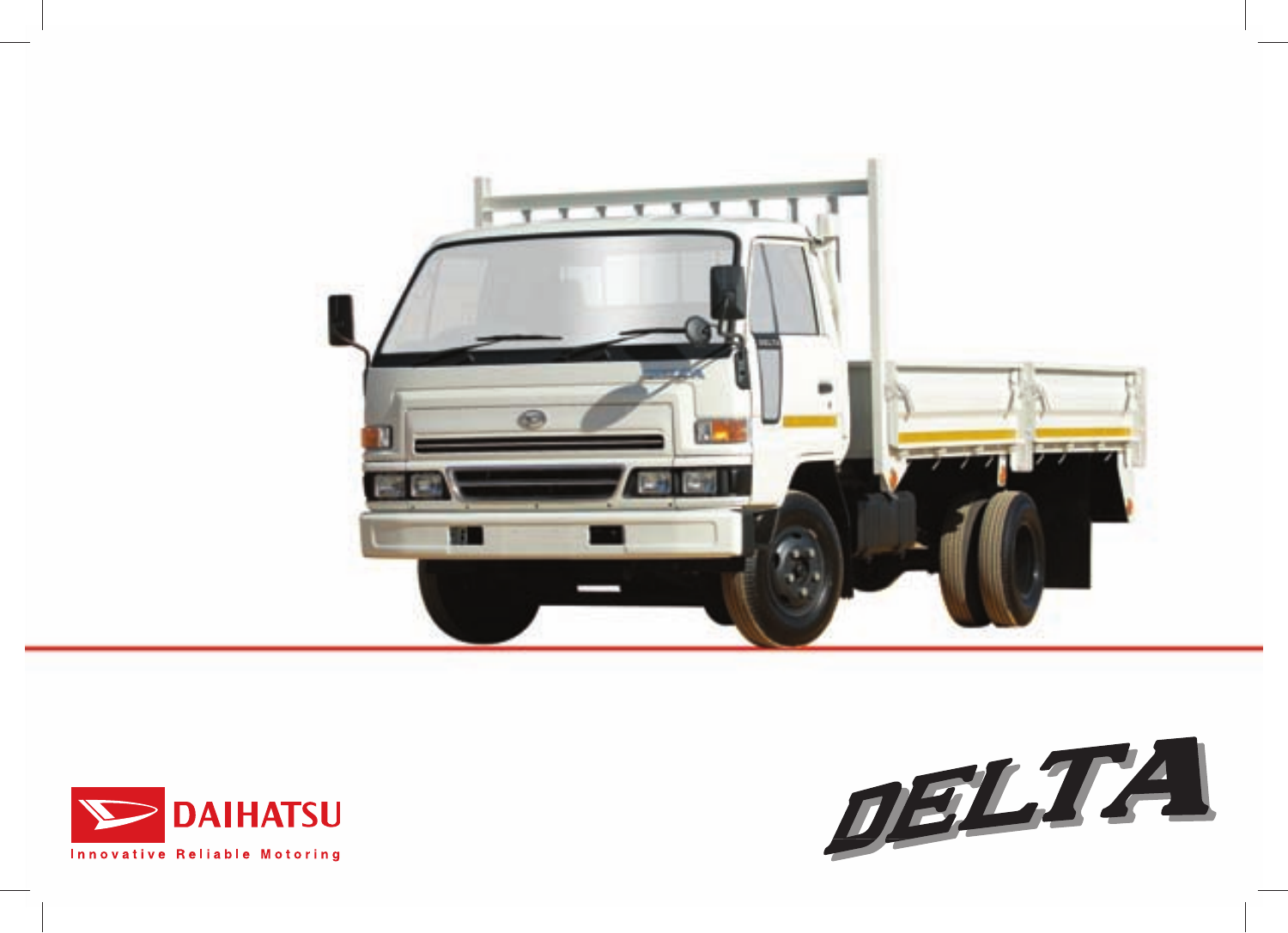# *The Daihatsu Delta*

| <b>Engine</b>                       | 01 |
|-------------------------------------|----|
| <b>Transmission</b>                 | 03 |
|                                     | 04 |
| <b>Suspension</b>                   |    |
| <b>Braking System</b>               | 05 |
| <b>Steering, Wheels &amp; Tyres</b> | 06 |
| <b>Chassis</b>                      | 07 |
| Cab                                 | 08 |

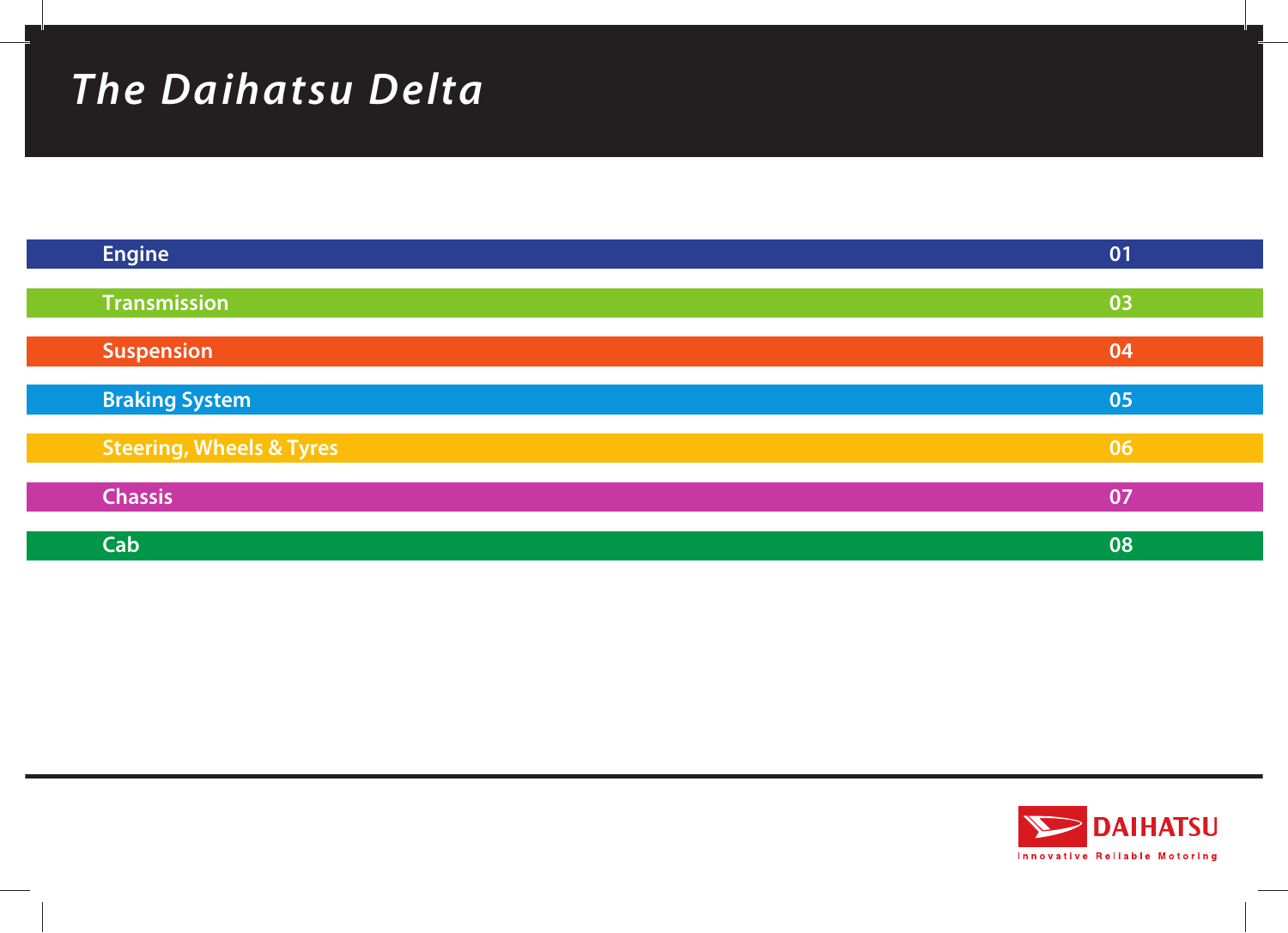# *Maximum Mass & Dimensions*

| <b>Table Of Maximum Dimensions</b>                                        | 09 |  |
|---------------------------------------------------------------------------|----|--|
| <b>Rear Overhang &amp; Load Projections</b>                               | 11 |  |
| Two Axle Vehicles Without & With Trailer                                  | 12 |  |
| <b>Vehicle Data Plates &amp; Vehicle Plating</b>                          | 14 |  |
| Understanding Permissible Maximum Drawing Vehicle Mass & Combination Mass | 16 |  |
| <b>Calculations</b>                                                       | 17 |  |
| <b>Transport Productivity</b>                                             | 18 |  |
| <b>Vehicle Limits</b>                                                     | 24 |  |
| <b>Vehicle Dimension Limits</b>                                           | 25 |  |
| Determination Of The Legal Payload & Mass Of Axle Body                    | 26 |  |

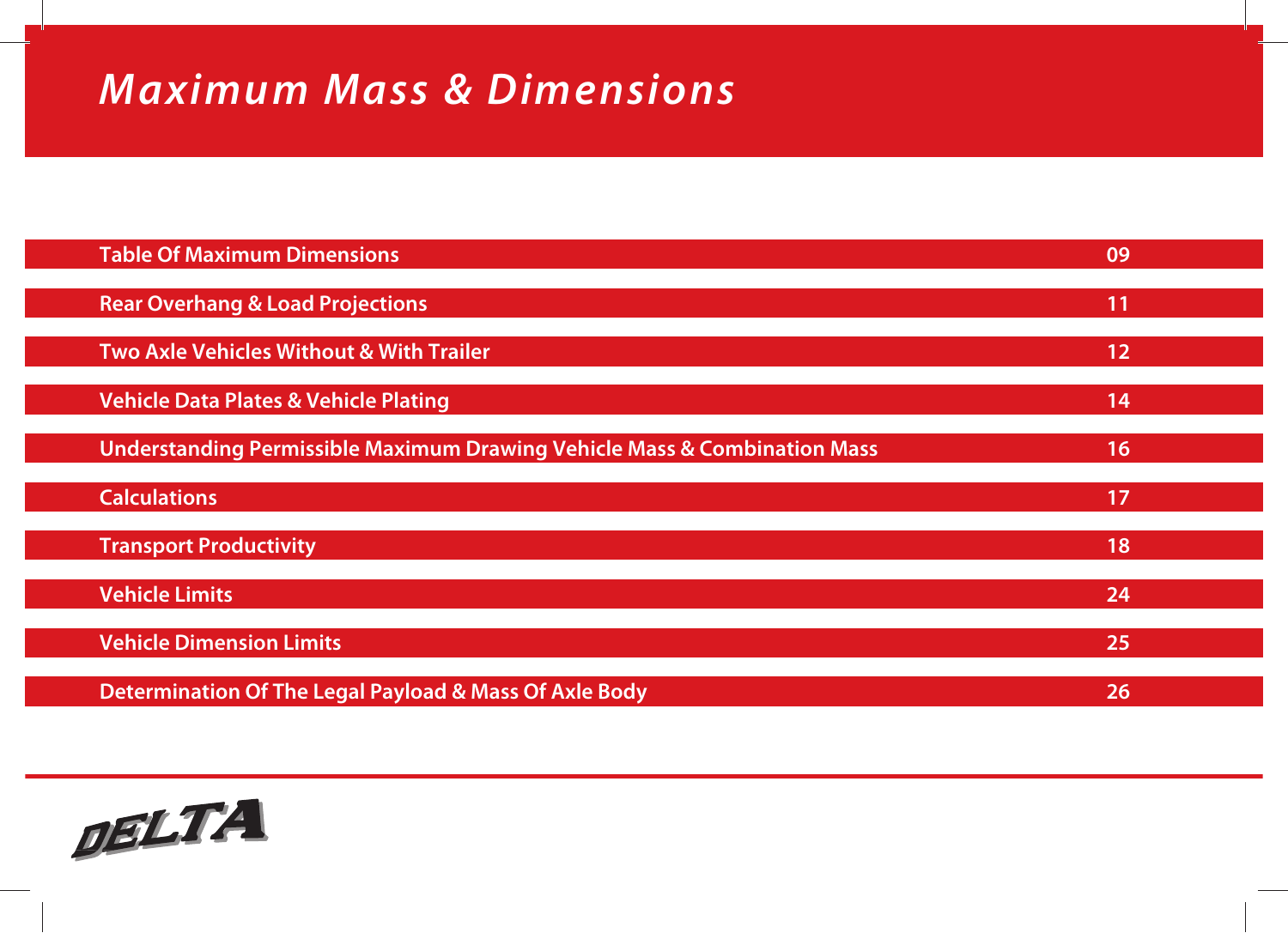# *Engine*



### *Reliable engine and gearbox*

The 14B Dyna motor is the most tested, reliable and durable engine available.

Further from Daihatsu's parent company is the M153 gearbox. The Delta never stops running, the Delta never breaks down, the Delta is there for you.

Available in 3.5 ton and 4.0 ton variants, with among the lowest per kilometre running costs. The Delta is the most cost efficient, reliable and best value vehicle available.

| Warranty:          | 1 year unlimited kms and       |
|--------------------|--------------------------------|
|                    | 1 year anti-corrosion (on cab) |
| Service intervals: | Every 7 500 kms                |
|                    | First service at 1000 km       |
|                    |                                |

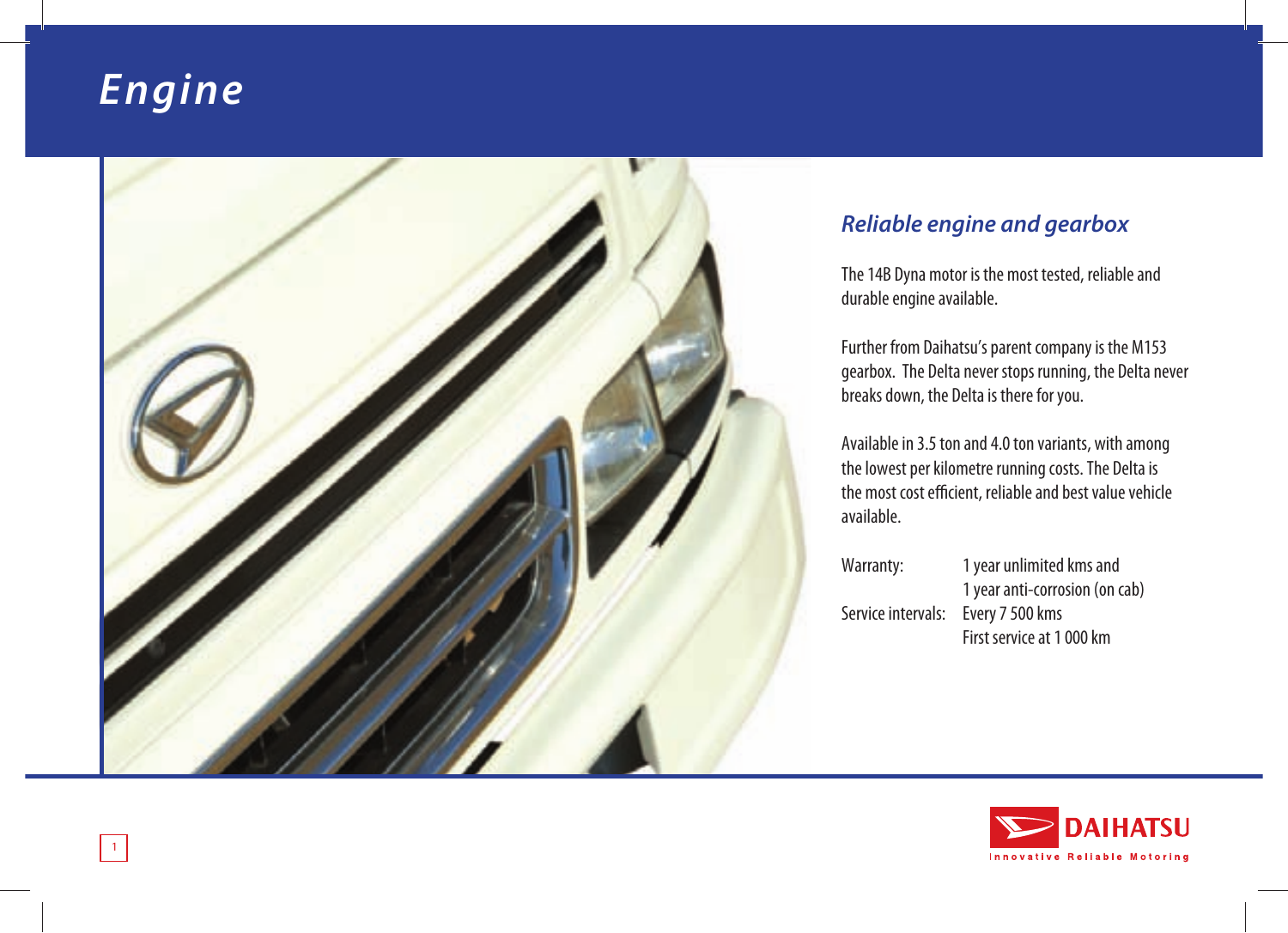### *3.5/4.0 ton*

| Specifications:          | 3.7 4 Cyl OHV direct injection 14B engine |  |
|--------------------------|-------------------------------------------|--|
|                          | Diesel distributor pump                   |  |
| Power:                   | 71 kW @ 3 400 rpm                         |  |
| Torque:                  | 247 Nm @ 2 000 rpm                        |  |
| <b>Compression Ratio</b> | 18:1                                      |  |
| Bore/Stoke               | 102 mm X 112 mm                           |  |

Thanks to a direct injection system, the 14B diesel engine delivers real power with low noise and superb fuel economy. The durable valve mechanism ensures excellent reliability.

#### *Maintenance costs*

Service costs up to 60 000 km  $\pm$  R13 800 = 0.23 c/km Excluding Diesel\*

\* Correct at time of print (The above costs exclude Tyres)



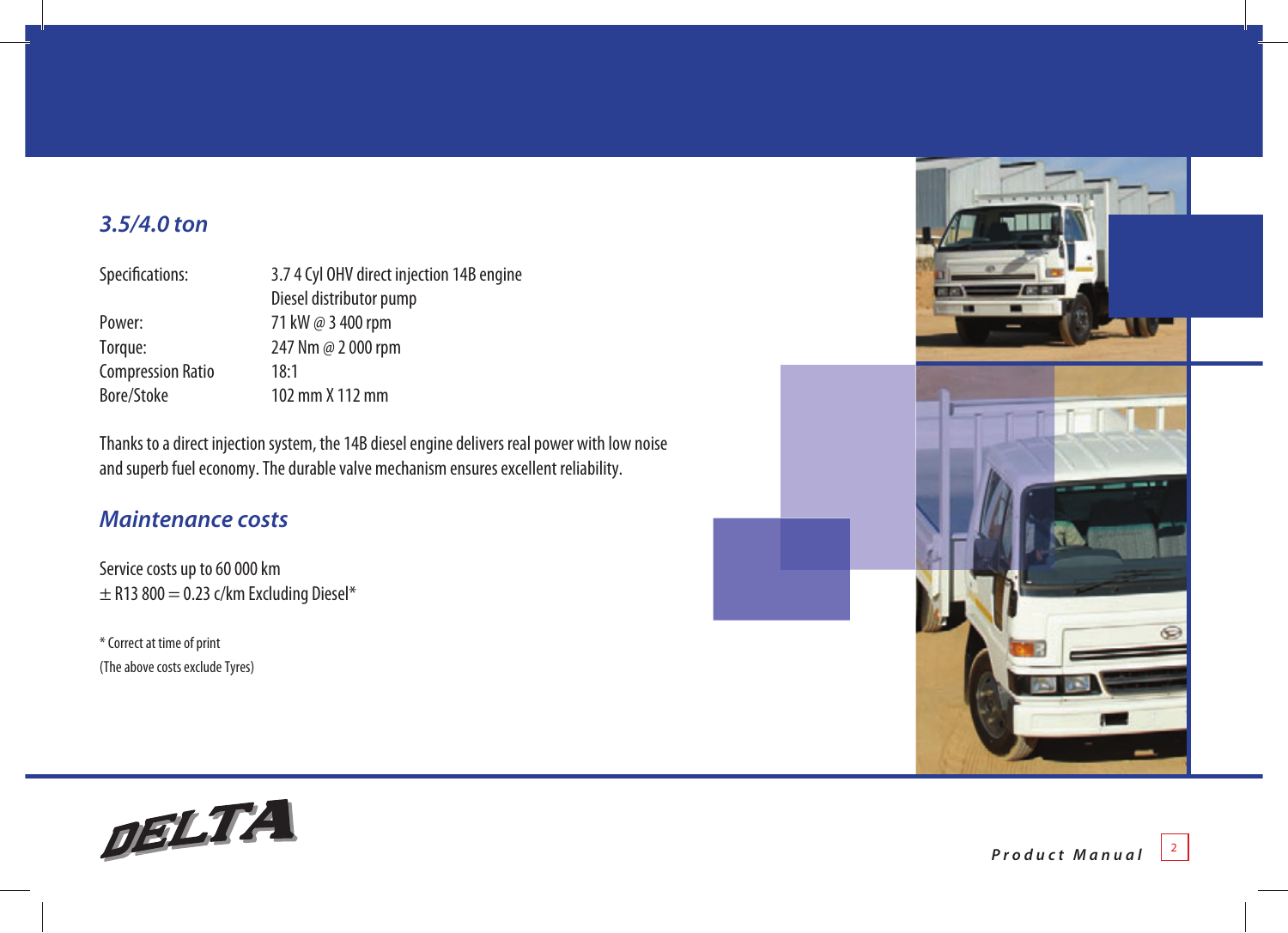### *Transmission*



### *Type M153 5-Speed Manual*

This is a tried and tested gearbox manufactured by Toyota.

An added benefit to our Delta range is that our vehicles are equipped with an automatically adjusting clutch, which minimises maintenance. The driver thus enjoys the same, familiar pedal operation throughout the clutch's life.

The transmission has been designed to take full advantage of the engine's characteristics to ensure excellent fuel consumption and acceleration.

Allows for PTO (Power take off for specialised bodies).

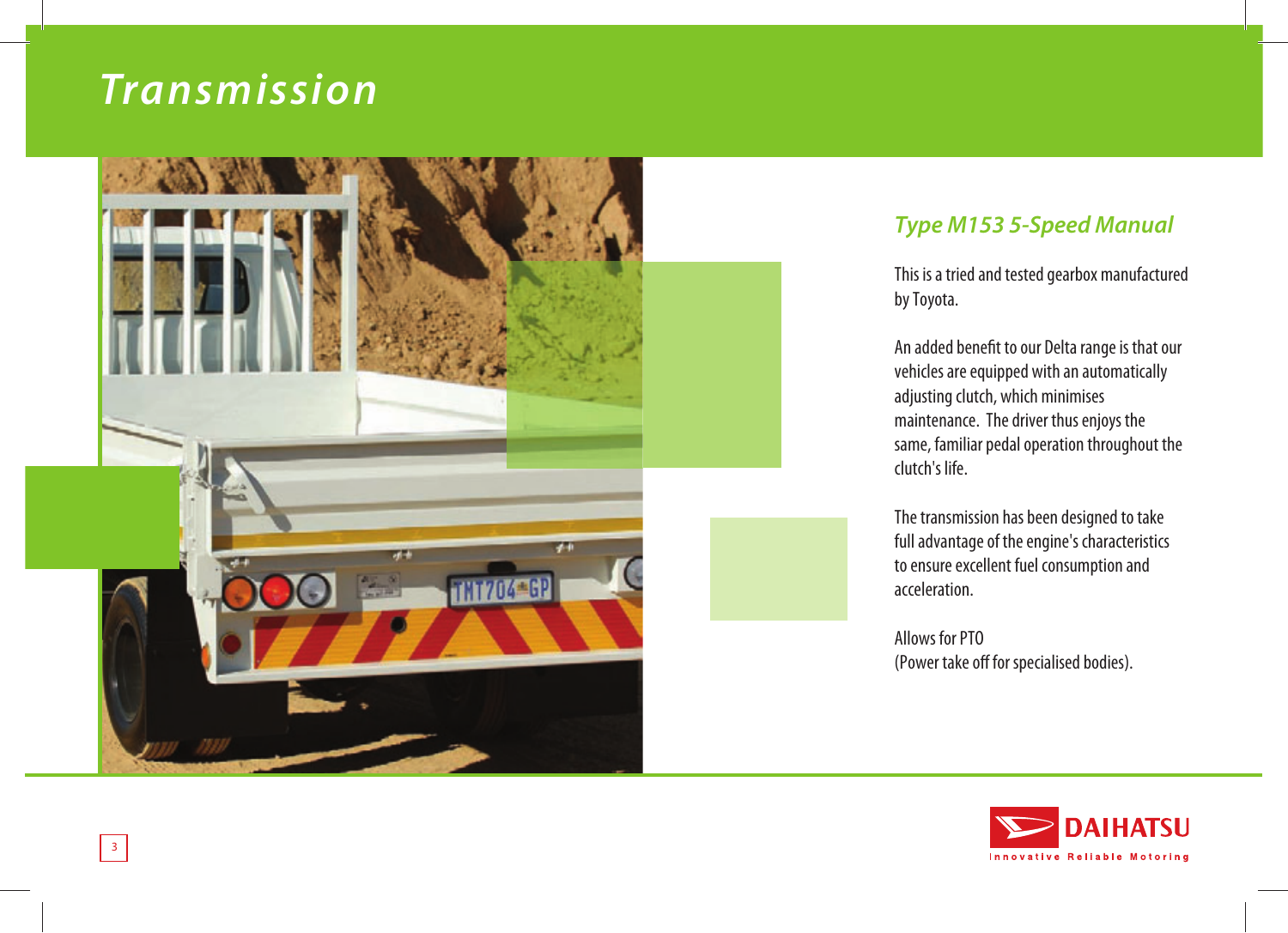# *Suspension*

The entire Delta Range have heavy-duty front and rear suspension systems that absorb shocks for smooth riding comfort with or without a load. On rough roads, the rugged suspension protects your cargo and provides superb road holding at the same time.

### *Front: Rigid axle, semi oval leaf spring, double acting shock absorber*

### *Rear: Rigid axle, double semi oval leaf spring, double acting shock absorber*

The Double Semi Oval Dual acting Springs on the rear complement the leaf springs to improve the stability and drive. The addition of springs means that the reliability is higher than all other trucks and the springs improve the suspension action on the road, minimising the impact of smaller bumps in a smoother, more controlled manner.

The shock absorber acts to absorb all of the bumps in the road to prevent them being transmitted by the much heavier leaf springs which are there to absorb the weight from the load on the truck. This improves the road holding, reduces tyre wear and reduces the wear on the truck body.





*Product Manual* <sup>4</sup>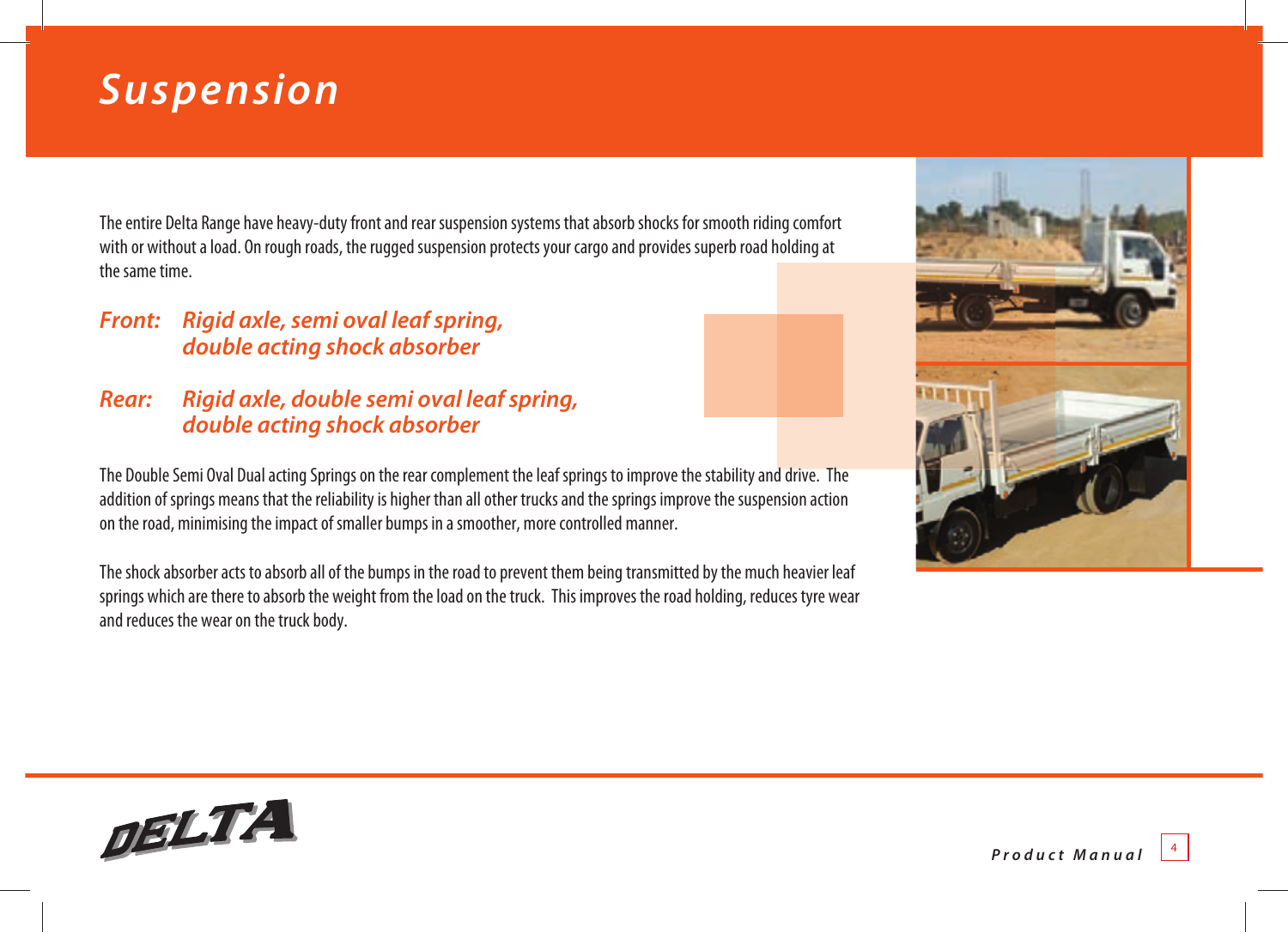# *Braking System*

Self Adjusting Clutch and Brakes minimise downtime and maintenance to ensure that the truck stays where it belongs, on the road generating income.

#### *Front: Drum type Rear: Dual drum type*

Our Delta range is fitted with automatic bake adjusters that maintain ideal drum-shoe clearance, ensuring stable stopping power at all times.

Our 3.5 and 4.0 ton range is also fitted with an exhaust braking system. When the accelerator pedal is released for deceleration, resistance is created in the exhaust system, rapidly reducing the engine speed and slowing the vehicle. This reduces the need to frequently apply the brakes on long downhills and eliminates brake overheating, minimises wear and reduces maintenance.



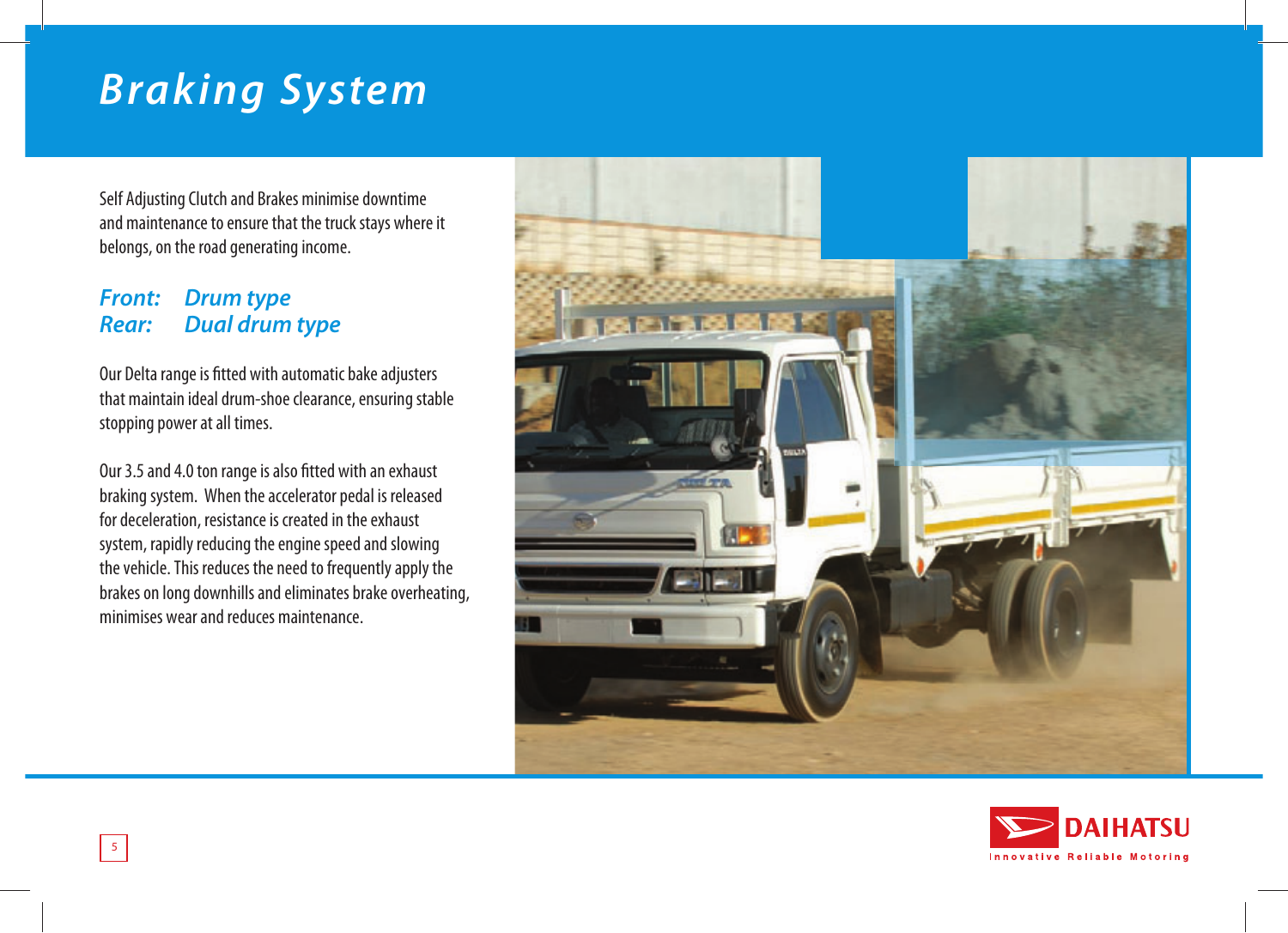### *Steering, Wheels & Tyres*



*Type: Recirculating ball type, Power assisted*<br> *Rurns*:  *3.75 (Lock to Lo Turns : 3.75 (Lock to Lock) Turning Radius: 6.5 m (3.5 & 4.0 ton)*

*Rim Type: Steel*

*Tyre (3.5 ton) : 7.00 X 16 X 10 PLY Tyre (4.0 ton) : 7.50 X 16 X 12 PLY*



*Product Manual*  $\begin{bmatrix} 6 \end{bmatrix}$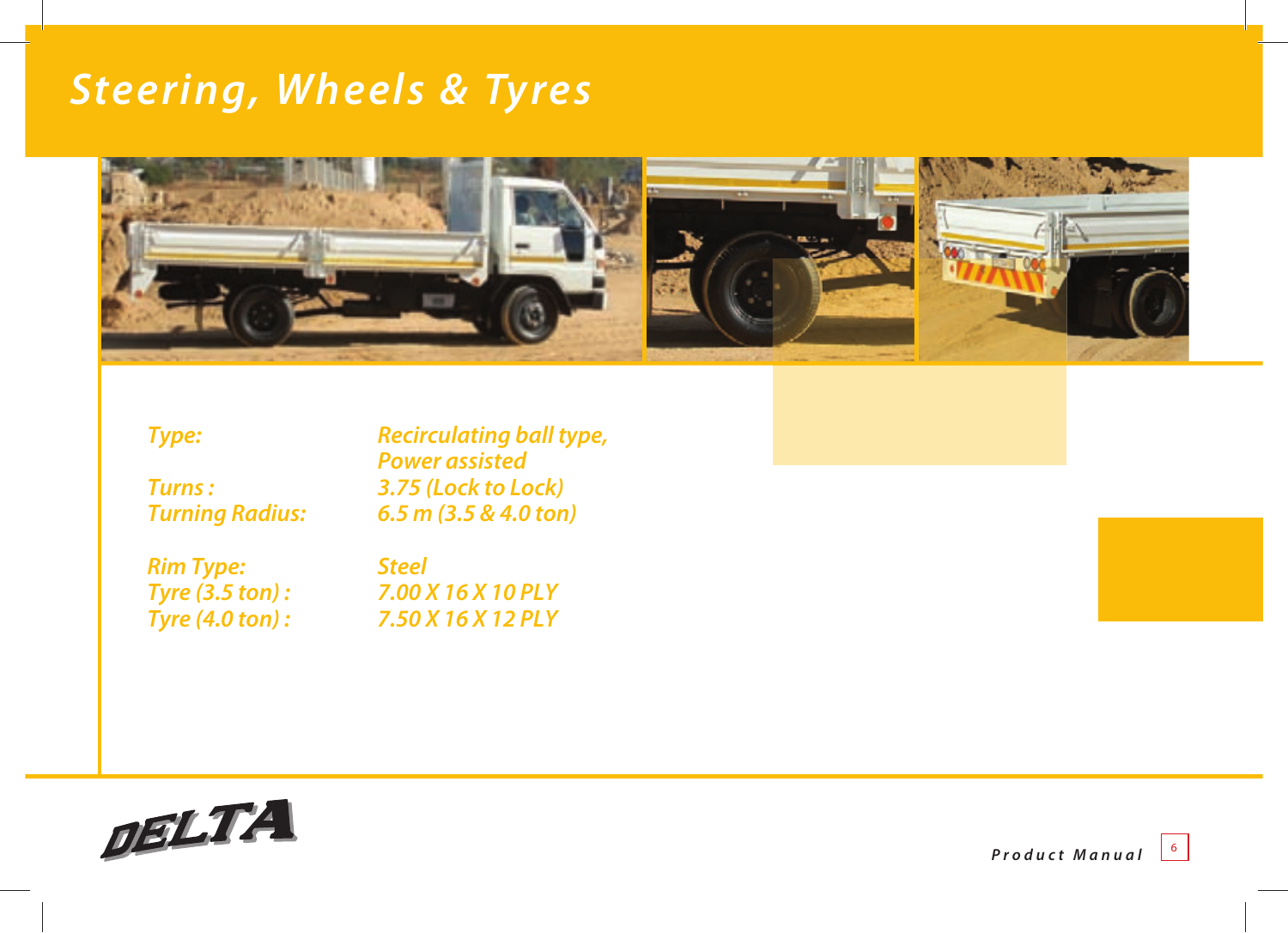# *Chassis*

The entire Delta range is built on an extra strong box frame, this tough welded box frame resists twisting and heavy stress from any direction.

| Dimensions (mm)         | $3.5$ ton | 4.0 ton |
|-------------------------|-----------|---------|
| Length                  | 5950      | 5950    |
| Cab-Axle Length         | 2700      | 2700    |
| Width                   | 1995      | 1995    |
| Height                  | 2 1 1 0   | 2 1 1 0 |
| Wheelbase               | 3 2 8 0   | 3 2 8 0 |
| <b>Track Front</b>      | 1410      | 1410    |
| <b>Track Rear</b>       | 1470      | 1410    |
| <b>Ground Clearance</b> | 190       | 190     |

| Weights (kg)          | $3.5$ ton | 4.0 ton |
|-----------------------|-----------|---------|
| <b>Licensing Mass</b> | 2360      | 2360    |
| GVM                   | 6 2 6 0   | 7004    |
| GCM                   | 8500      | 8500    |
| <b>Front Axle</b>     | 2 2 6 0   | 2508    |
| Rear Axle             | 4000      | 4496    |
| V Rating              | 6260      | 7004    |
| D/T                   | 8500      | 8500    |
| A1                    | 2 2 6 0   | 2508    |
| A <sub>2</sub>        | 4000      | 4496    |
| Licensing M Front     | 9400      | 1400    |
| Licensing M Rear      | 960       | 960     |

The Double Strength Box-Chassis, also with ladder bracing, resists twisting, handles higher loads and lasts longer than conventional channel chassis. When a body is fitted to this stronger, stiffer chassis it lasts longer because the chassis is taking all of the stress.



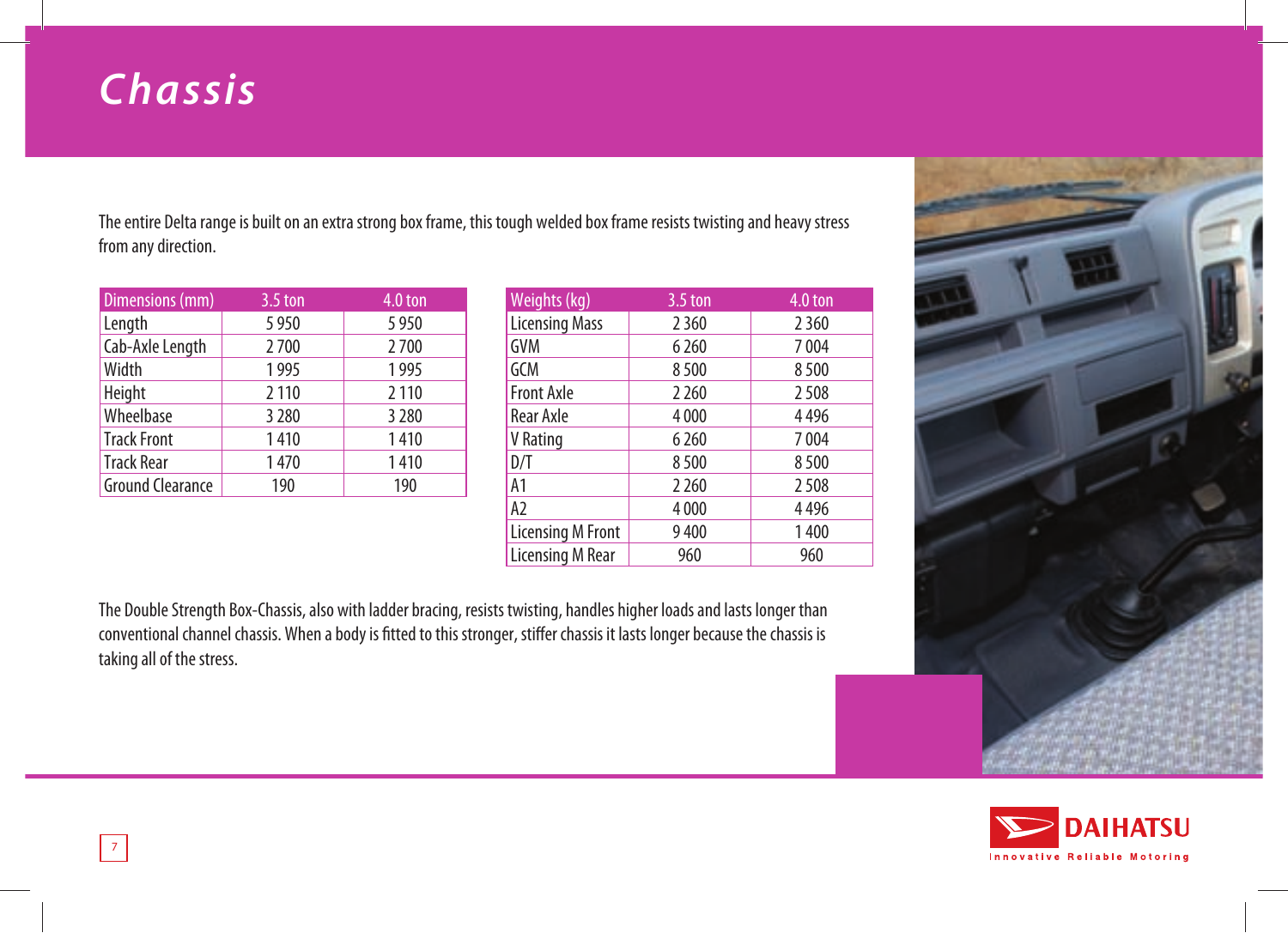# *Cab*



### *Driver comfort is critical to driver performance and the Daihatsu Delta certainly does that by offering the following comfort enhancement features:*

- Tilt steering, the steering tilts up or down in an overall 14 degree arc
- Power steering offering manoeuvring with minimal effort
- Anti-glare rear view mirror, to ease driver fatigue at night
- Extra low lookout windows on each door, for greater safety when turning corners or manoeuvring in tight spots
- Left under mirror for checking the lower area in front of the vehicle, to assist manoeuvring in awkward spots
- Big bright and easy to read meters and indicators for reduced eye strain and ease of recognition
- Comfortable seats, the separate driver seat slides a full 120 mm and reclines up to 12 degrees. And includes a centre seatback tray for document storage
- **Rev Counter**
- Ashtray and lighter
- Storage compartments in both doors and the dashboard
- Heater and ventilation systems
- Front row 3 seats. Central storage compartment in the middle seat. Fold middle seat forward to access large cubby space



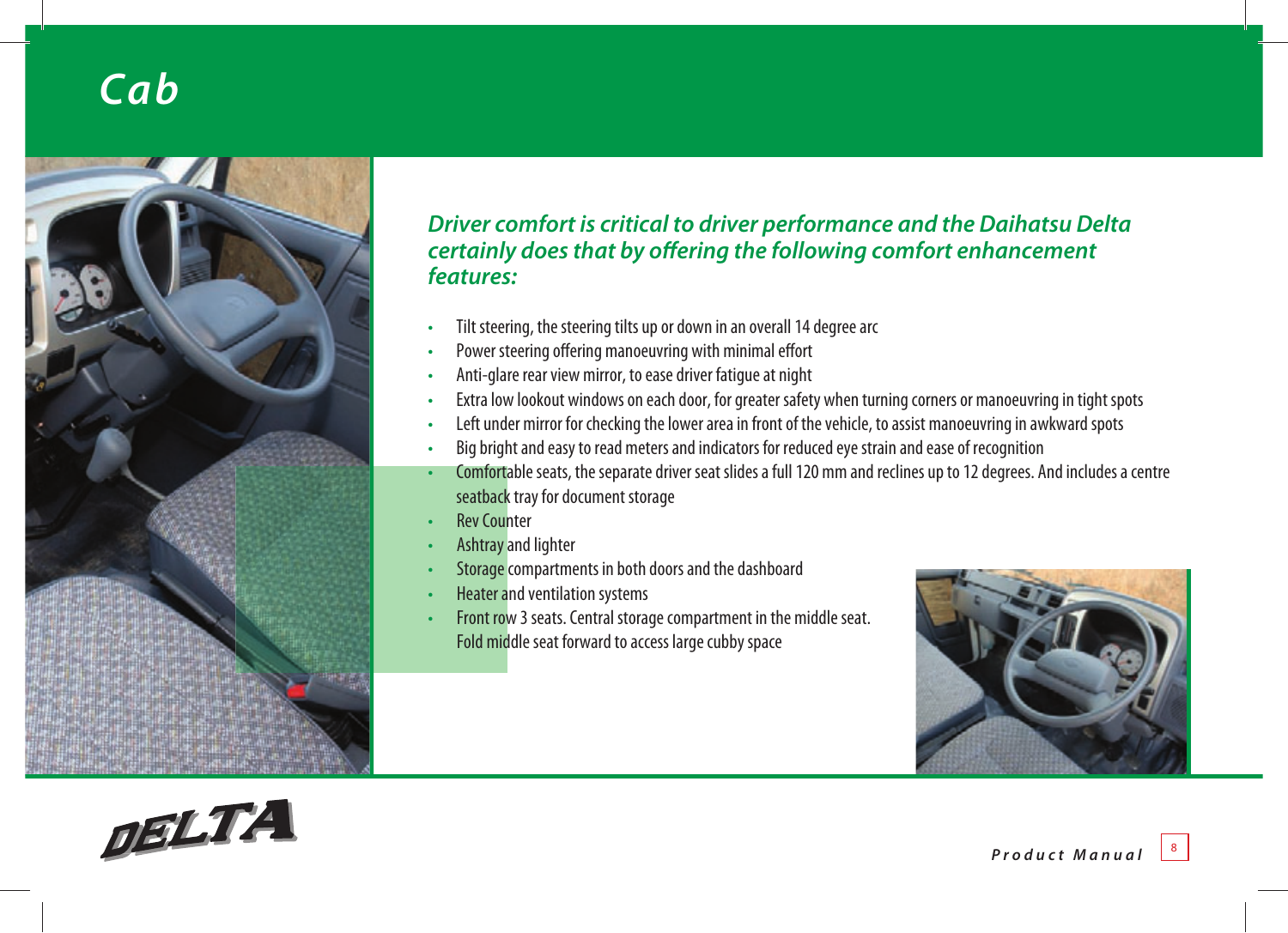# *Table of Maximum Dimensions*

|                                                                             | Maximum         | Regulation   |
|-----------------------------------------------------------------------------|-----------------|--------------|
| <b>Overall Length</b>                                                       |                 |              |
| Trailer with one axle or one axle unit                                      | 11,3 m          | $221(b)$ (i) |
| Trailer with two axles or one or more<br>axle units                         | 12,5 m          | 221(c)       |
| Any other vehicles                                                          | 12,5 m          | 221(f)       |
| <b>Combination of vehicles</b>                                              | 22 <sub>m</sub> | 221(g)       |
| <b>Overall Width</b>                                                        |                 |              |
| Goods vehicle, the gross vehicle mass of<br>which does not exceed 12 000 kg | $2,5 m*$        | 223(b) & (c) |
| <b>Overall Height</b>                                                       |                 |              |
| All goods vehicles                                                          | $4,3 \text{ m}$ | 224(b)       |
| <b>Turning Radius</b>                                                       |                 |              |
| Maximum at full lock. Both ways                                             | 13,1 m          | 225(a)       |
| Wheelbase                                                                   |                 |              |
| Semi-trailer                                                                | 10 <sub>m</sub> |              |
| <b>Trailer</b>                                                              | 8,5 m           | 225(b)       |
| All other goods vehicles                                                    | 8,5 m           |              |

\* Delta maximum 2.3 m due to mirrors.

|                                                                                                                                                                                                           | Maximum          | Regulation             |
|-----------------------------------------------------------------------------------------------------------------------------------------------------------------------------------------------------------|------------------|------------------------|
| <b>Front Overhang</b>                                                                                                                                                                                     |                  |                        |
| Semi-trailer                                                                                                                                                                                              | 1,8 <sub>m</sub> | 226(1)(a)<br>and $(b)$ |
| Goods vehicle, 60% of wheelbase, or<br>(a) If the driver's seat is not more than<br>1,7m from the front end                                                                                               | $6,2 m - 1/2$ wb |                        |
| (b) Any other goods vehicle (including a<br>trailer) - In the case of a front axle<br>axles unit, the front over $=$ hang is<br>measured from the foremost<br>axle and not the centre of the<br>axle unit | 5,8 m - 1 / 2 wb |                        |
| <b>Rear Overhang</b>                                                                                                                                                                                      |                  |                        |
| Refuse collectors, road making and<br>road construction vehicles and farming<br>vehicles - 70 % of wheelbase                                                                                              | 70 %             | 226(2)(a)              |
| A trailer with one axle or one axle unit<br>(excluding a semi-trailer) 50 % of<br>body length                                                                                                             | 50 %             | 226(2)(a)              |
| Any other vehicle 60 % of wheelbase.<br>The rear overhang is measured from the<br>rear most axle                                                                                                          | 60%              | 226(2)(c)              |

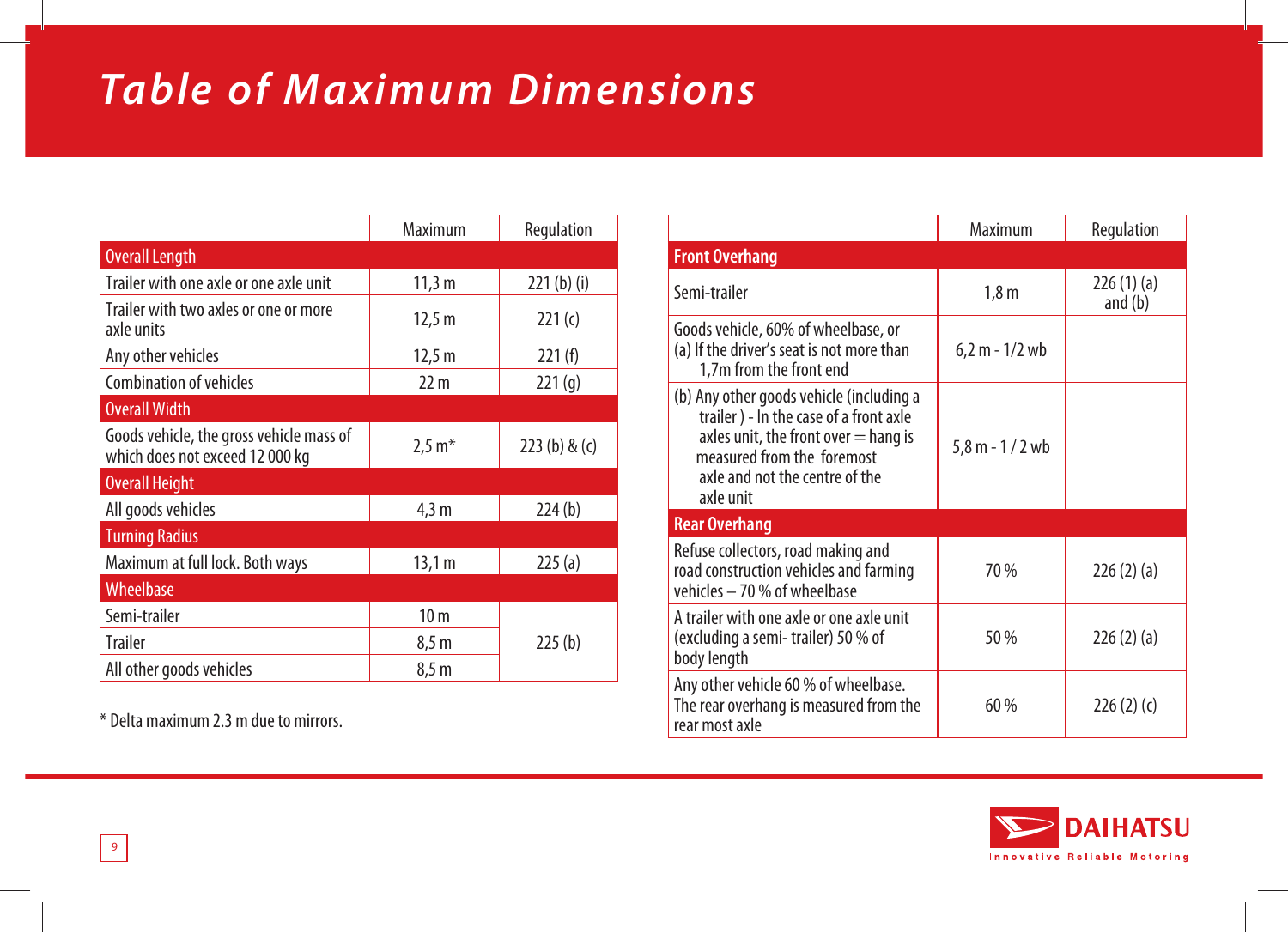|                                                                                                                                                                                                                                                                | Maximum     | Regulation   |
|----------------------------------------------------------------------------------------------------------------------------------------------------------------------------------------------------------------------------------------------------------------|-------------|--------------|
| <b>Load Projections</b>                                                                                                                                                                                                                                        |             |              |
| Load projections must not be confused<br>with overhang. Basically, overhang is<br>part of the vehicle, whereas projection<br>is that part of the load which extends<br>beyond the front end and/or rear<br>end of the vehicle. Maximum load<br>projections are |             |              |
| <b>Side Load Projection</b>                                                                                                                                                                                                                                    |             |              |
| In the case of a goods vehicle which has<br>a GVM exceeding 12 000 Kg, maximum                                                                                                                                                                                 | 1,3m        | $227$ (aa)   |
| each side of longitudinal centre line. In<br>the case of any other goods vehicle                                                                                                                                                                               | $1,25 \; m$ | $227$ (bb)   |
| <b>Front Load Projection</b>                                                                                                                                                                                                                                   |             |              |
| All goods vehicles, the projection of the<br>load beyond the front end of the vehicle<br><sub>0r</sub>                                                                                                                                                         | 300 mm      | 227 (a) (ii) |
| The front overhang plus the front load<br>projection must not exceed the front<br>overhang as prescribed Regulation 226                                                                                                                                        |             | $227(b)$ (i) |

|                                                                                                                                                                                                                                                               | Maximum          | Regulation     |
|---------------------------------------------------------------------------------------------------------------------------------------------------------------------------------------------------------------------------------------------------------------|------------------|----------------|
| <b>Rear Load Projection</b>                                                                                                                                                                                                                                   |                  |                |
| All goods vehicles, the projection of the<br>load beyond the rear end of the vehicle.<br>Note: The combined length of vehicle or<br>combination of vehicles plus projection<br>must not exceed the prescribed overall<br>length of the vehicle of combination | 1,8m             | 222(2)(a)(iii) |
| <b>Drawbar Length</b>                                                                                                                                                                                                                                         |                  |                |
| Maximum length of conventional<br>drawbar                                                                                                                                                                                                                     | 2 <sub>m</sub>   | 222(2)(b)      |
| The length of an underslung drawbar<br>- the maximum drawbar length is not<br>prescribed, but the maximum distance<br>between the rear end of the towing<br>vehicle and the front end of the trailer<br>must not exceed                                       | 2.5 <sub>m</sub> | 222(2)(b)      |

### *Restriction on Combination of Motor Vehicles*

(a) Regulation 222 (1) A combination of motor vehicles may consist of:

- (i) A truck drawing two drawbar trailers;
- (ii) A truck-tractor drawing a semi-trailer and a drawbar trailer.

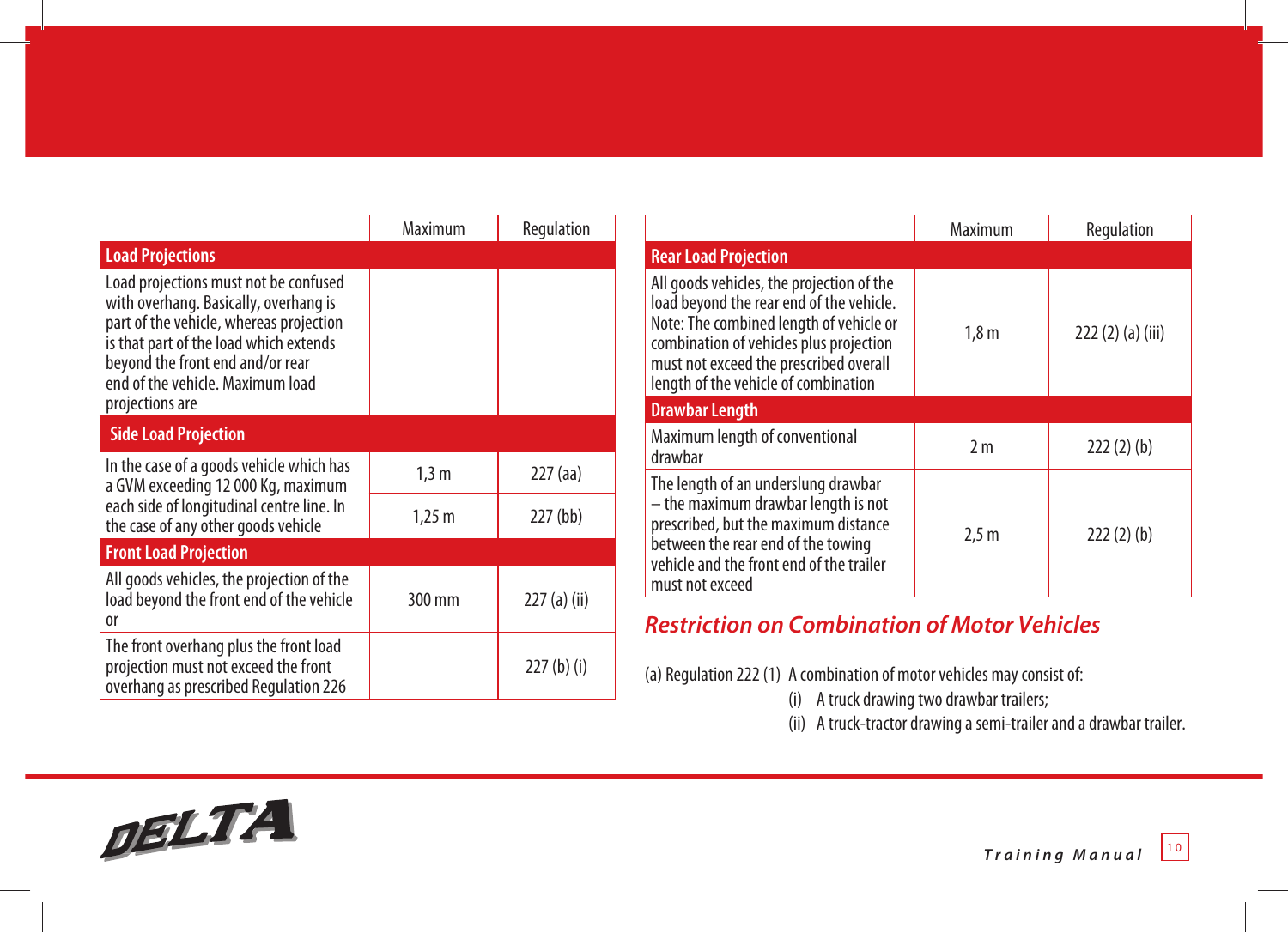# *Rear Overhang & Load Projections*

### *Rear Overhang*



The rear overhang of refuse collector, road making and road construction vehicles and Framing and reduced the wheelbase.

### *Load Projections*



Regulation 277 (bb) Vechicle not more than 12 000 kg GVM.

### *Load Projections*



The actual front overhang plus load projection must not exceed the dimension prescribed for the front overhang.

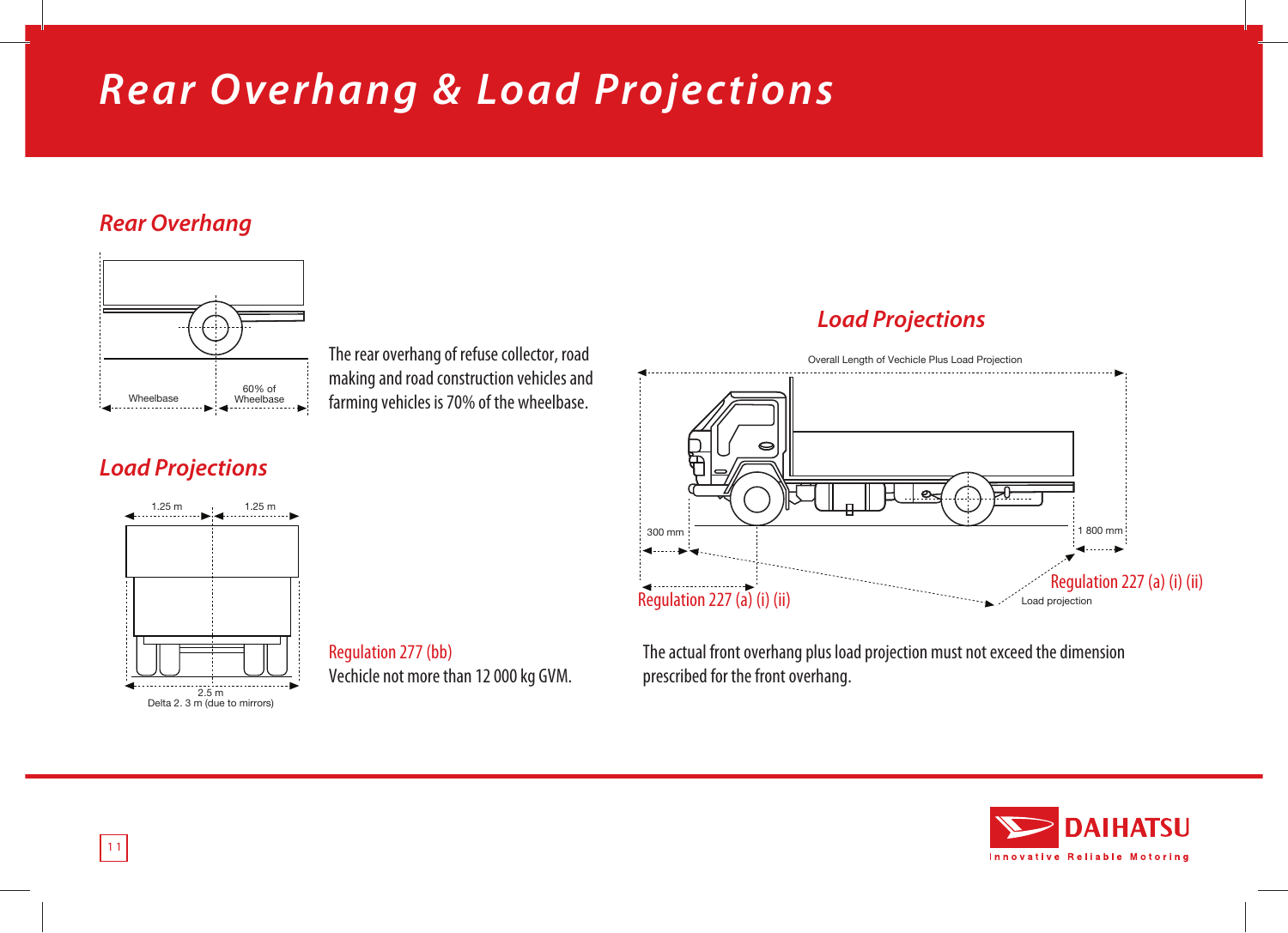# *Two A xle Vehicles Without & With Trailer*



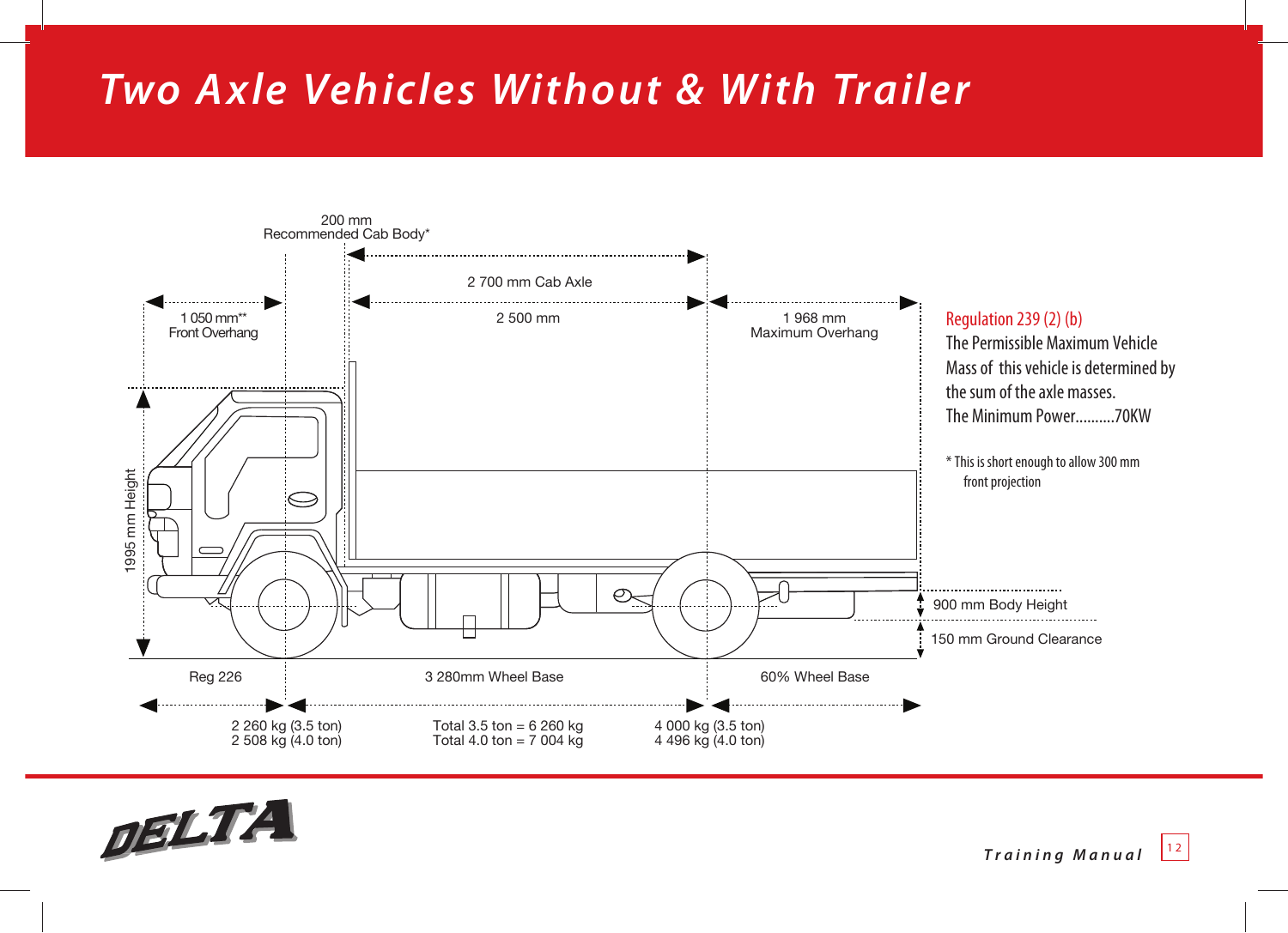# *Two A xle Vehicles Without & With Trailer*



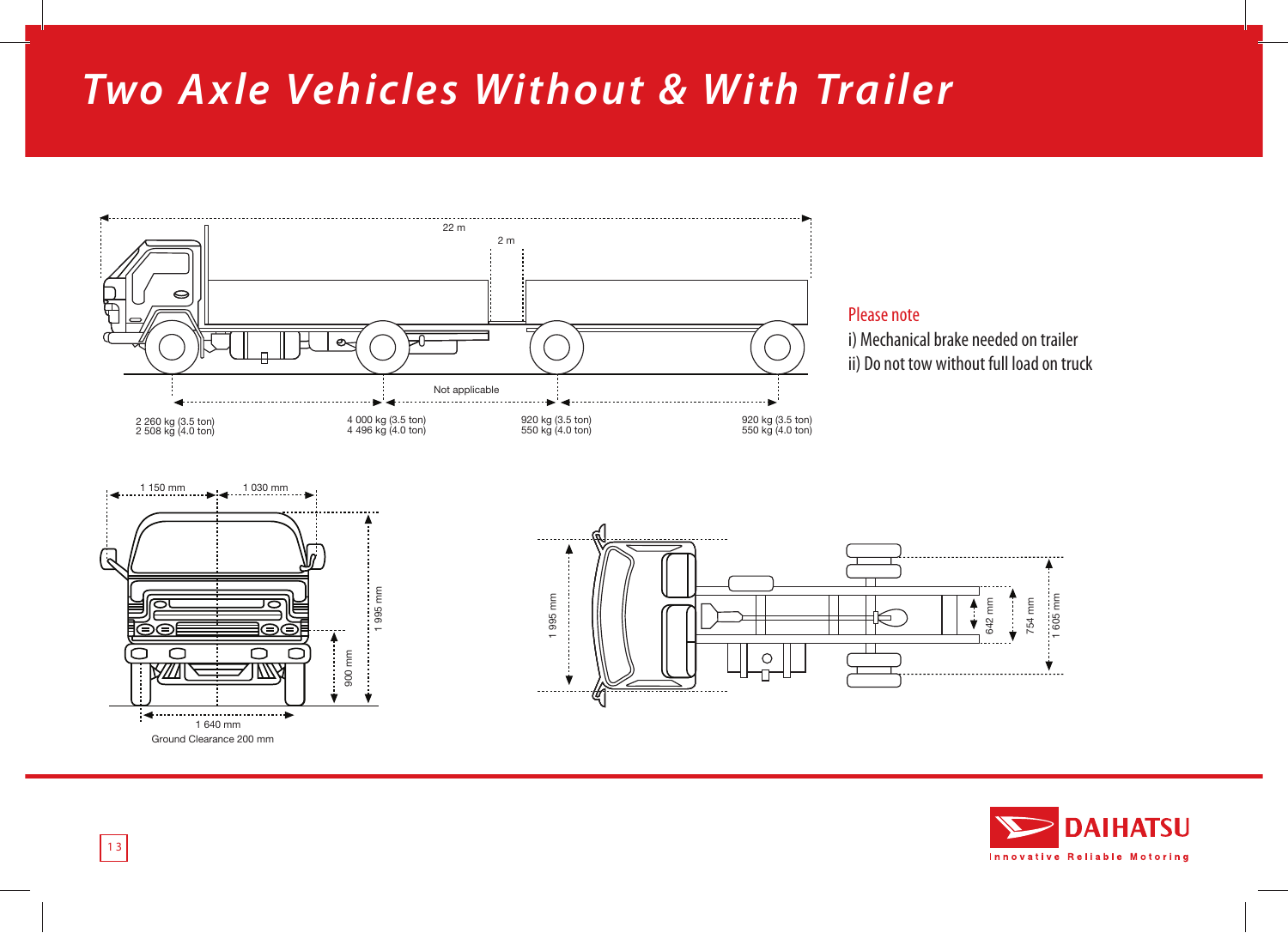# *Vehicle Data & Vehicle Plating*

Road traffic Regulation 245 requires that all buses, mini-buses, goods vehicles and truck-tractors must display certain prescribed information clearly imprinted or stamped on a metal plate affixed in an accessible position.

This requirements has been in place in the road Traffic Legislation since 1 January 1972 and its importance is often not appreciated by many operators.

Failure to display the information or displaying the wrong information may well result in prosecution and it must not be forgotten that it is the operator's responsibility to see that the information is correctly displayed.

*This step-by-step procedure is to assists in the determination of the information to be displayed.*



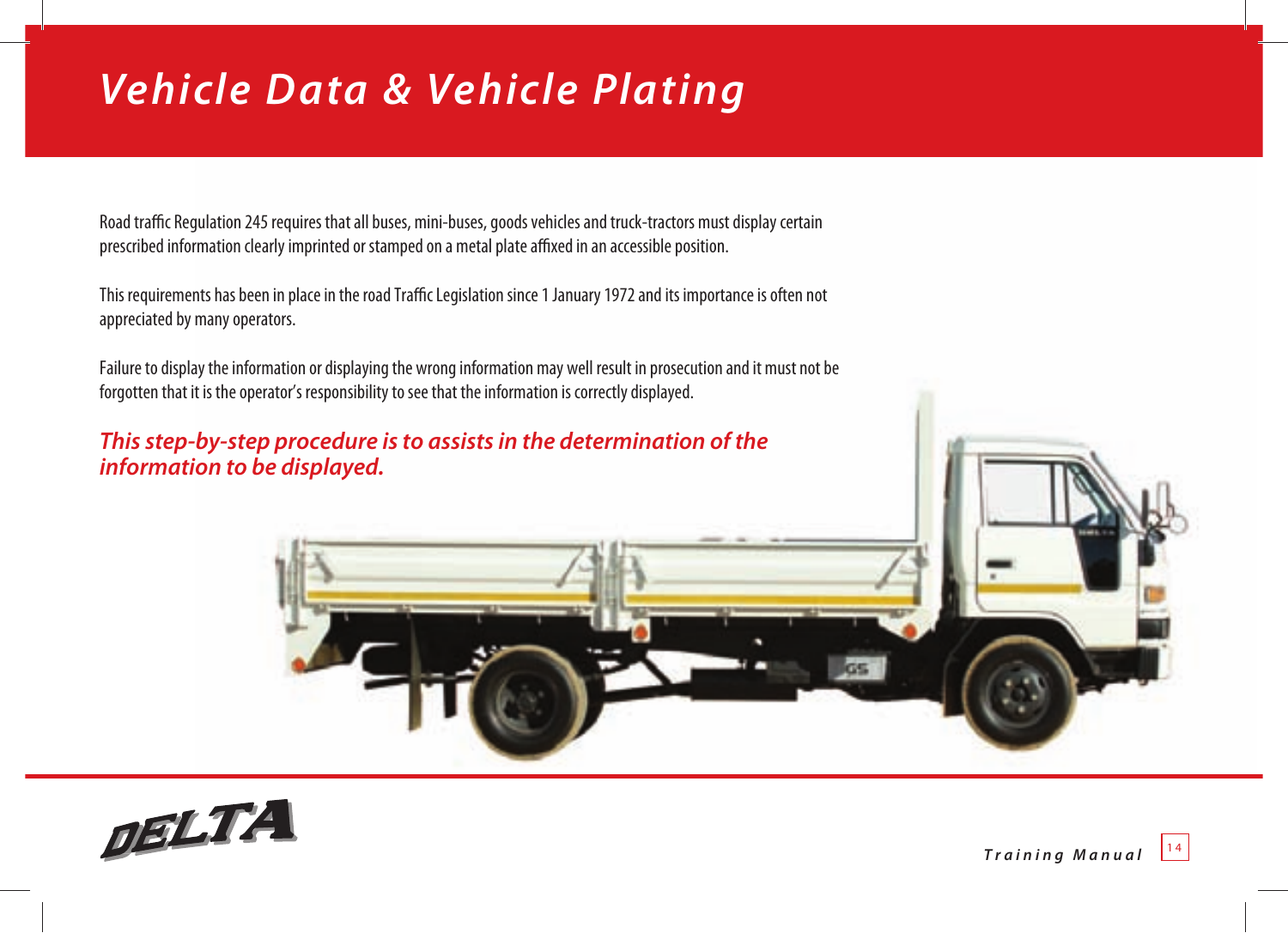# *Vehicle Data & Vehicle Plating*

### *Bus, minibus and goods vehicle*

| Step 1          | Establish manufacturer's GVM/BVM (see definition) from vehicle data sheet                                                         |
|-----------------|-----------------------------------------------------------------------------------------------------------------------------------|
| Step 2          | Establish manufacturer's GCM/BKM (see definition) from vehicle data sheet                                                         |
| Step 3          | Establish engine power in $kW - (P/D)$ from manufacturer's engine chart                                                           |
| Step 4          | Establish manufacturer's front axle rating (GA/BA) or (GAU/BAE) from vehicle data sheet                                           |
| Step 5          | Establish manufacturer's rear axle rating (GA/BA) or (GAU/BAE) from vehicle's data sheet                                          |
| <b>Step 6/7</b> | Establish tyre loadings front and rear. Tyre size from vehicle datasheet. Tyre ratings from SABS 1550 of 1992                     |
| Step 8          | Establish maximum legal rear axle mass load - Reg 240                                                                             |
| Step 9          | Establish maximum legal rear axle massload - Reg 240 or axle unit massload - Reg 240                                              |
| Step 10         | Establish maximum group mass - Reg 241. First to last axle- from vehicle data sheet                                               |
| Step 11         | Determine permissible maximum front axle massload (A) or (AU/AE). Take least of steps 4 -6 and 8                                  |
| Step 12         | Determine permissible maximum rear axle massload (A) or (AU/EU). Take least of steps 5 -7 and 9                                   |
| Step 13         | Determine the permissible maximum vehicle mass (V). Add step 11 and 12 then check with step 1 and 10. Take whichever is the least |
| Step 14         | Determine permissible maximum combination mass in terms of traction - Reg 239. Multiply step 12 by five (traction ratio)          |
| Step 15         | Determine maximum permissible combination mass in terms of power / mass ratio - Req 239. Multiply step 3 by 240 (Kq/kW)           |
| Step 16         | Determine permissible maximum combination mass in terms of manufacturer's rating - Req 239. This is also step 2                   |
| Step 17         | Determine permissible maximum drawing vehicle mass (D/T). Take least of steps 14, 15 and 16                                       |

Following the above step-by-step procedure the Permissible Mass Plating Data Sheet can be completed by inserting the appropriate information.

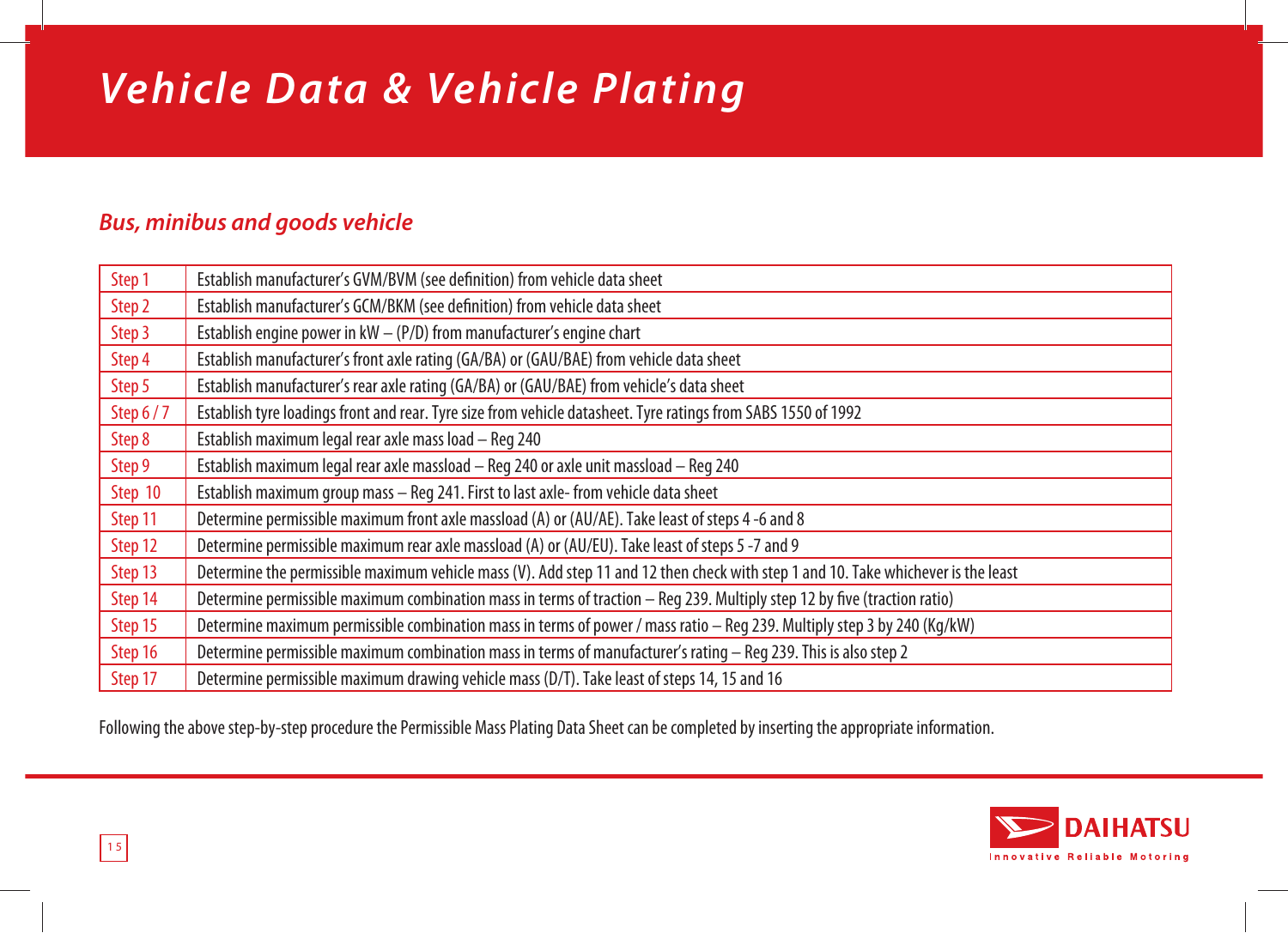### *Understanding Permissible Maximum Drawing Vehicle Mass & Combination Mass*

### *An understanding of Regulation 244 (c) D/T Permissible maximum Drawing Vehicle Mass*

Regulation 244(c) prescribes that the permissible drawing vehicle mass is determined by the least of :

- The manufacturer's gross combination mass… denoted GCM/BKM
- The power of the engine in kW x 240… denoted P/D Regulation 239(2) and
- The actual permissible mass on the driving axle(s)  $x$  5... Regulation 239(3). For plating purposes the permissible maximum mass on the driving axle(s) is used





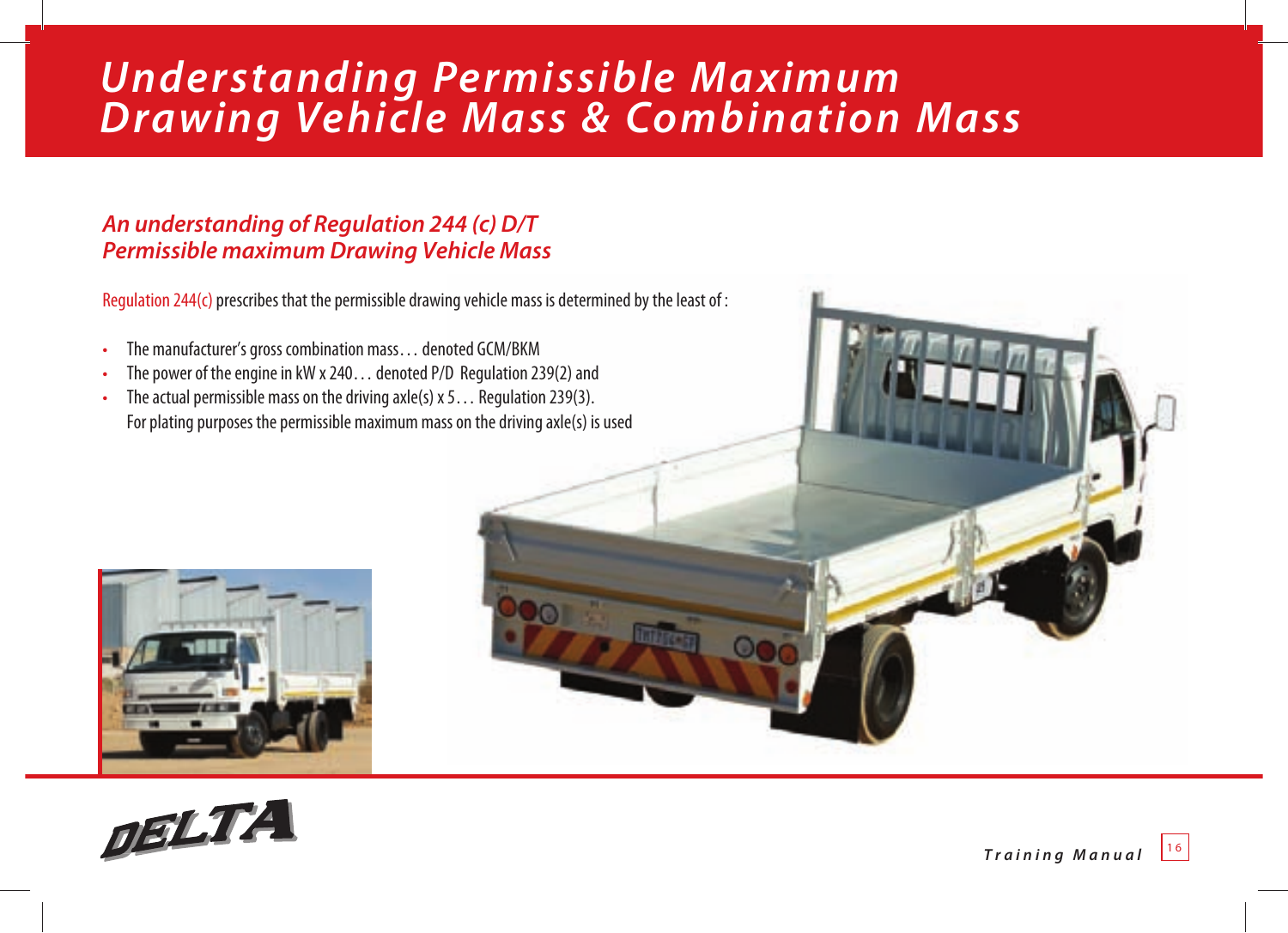# *Calculations*



#### *GVM = Gross Vehicle Mass = A1 + A2*

3.5 tons: 2 260 kg  $+$  4 000 kg  $=$  6 260 kg 4.0 tons: 2 508 kg  $+$  4 496 kg  $=$  7 004 kg

#### *Payload = GVM - Weight of Body - Licensing Mass (Tare)*

 $3.5$  tons  $= 6260$  kg - 560 kg\* - 2 360 kg  $= 3340$  kg 4.0 tons  $= 7004$  kg - 560 kg\* - 2 360 kg  $= 4084$  kg

#### *Body Length = Maximum Overhang - Cab Body Distance + Cab Axle*

 $Both = 1,968$  mm  $- 200$  mm  $+ 2,700$  mm  $= 4,468$  mm

*GCM = Gross Combination Mass*

*Towing Mass = GCM - GVM - Weight of Trailer*

 $3.5$  tons  $= 8500$  kg  $- 6260$  kg  $- 400$  kg $** = 1840$  kg 4.0 tons =  $8\,500$  kg -  $7\,004$  kg -  $400$  kg\*\* =  $1\,096$  kg

### *Total Weight of Body = Weight/m x Length*

| Approximates       |                    |
|--------------------|--------------------|
| <b>Dropside</b>    | $120 \text{ kg/m}$ |
| <b>Flatbed</b>     | $100 \text{ kg/m}$ |
| <b>Closed Body</b> | 135 $kg/m$         |

E.g. 4.3 m dropside  $= 4.3$  m x 120 kg  $= 516$  kg

\* Approximate dropside body weight

\*\* Approximate Dual Axle trailer weight (of appropriate size)

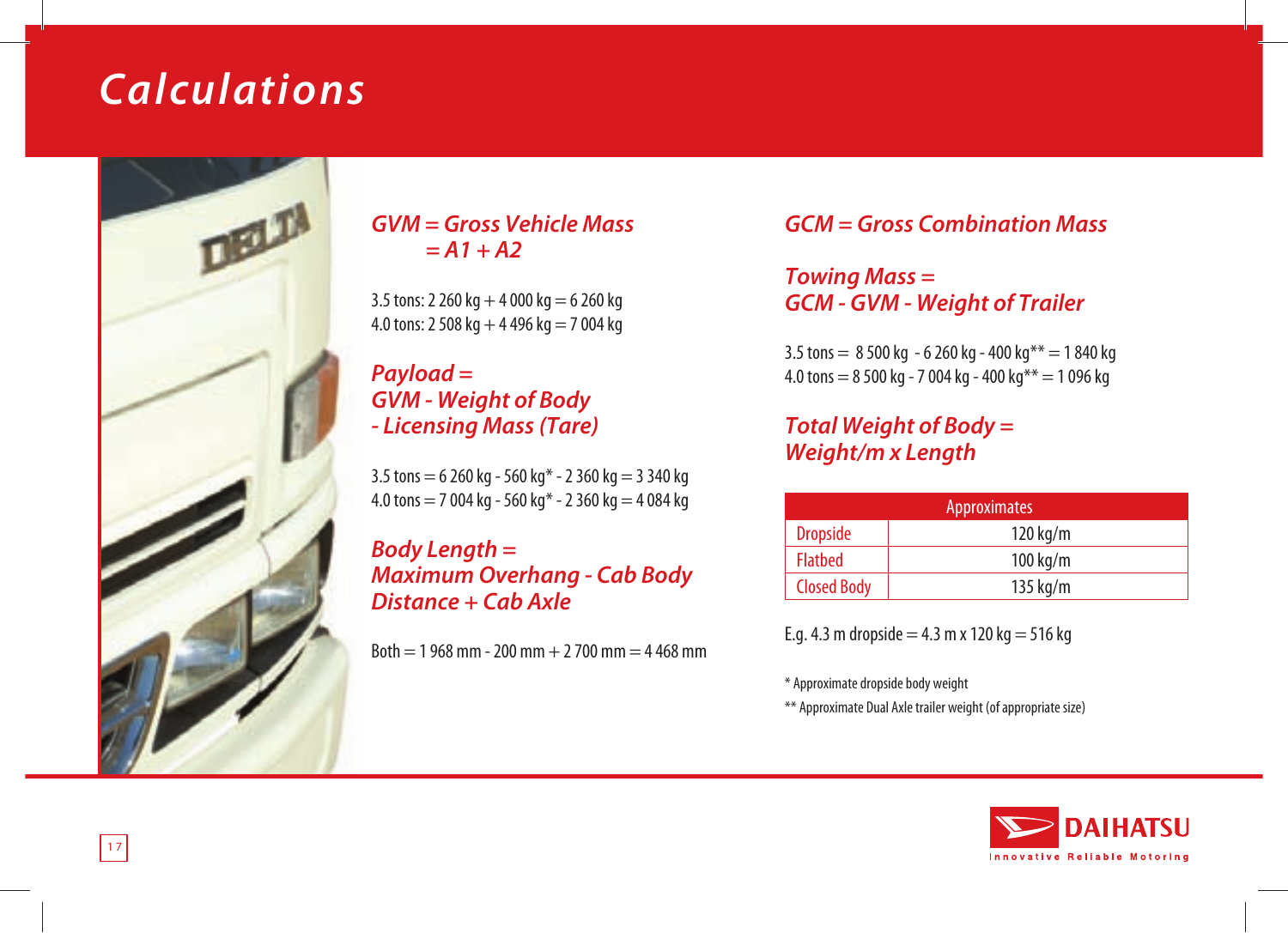# *Transport Productivity*

Let's calculate a hypothetical workload.

| <b>The Task</b>        | Transport 100 tons 50km                 |
|------------------------|-----------------------------------------|
| Workload               | $100 \times 50 \times 2 = 10000$ ton.km |
| Time on the road       | 10 hours (excludes turn-around time)    |
| <b>Production rate</b> | 10 000/10 = 1 000 ton.km/h              |

The two factors that make up transport production are tons (units) and the distance travelled an hour.

Before progressing further with our hypothetical example, let's digress for a moment and define a truck.

### *When is a truck, a truck?*

- When it is fully loaded and is standing  $-$  it is a warehouse
- When a truck is empty and standing  $-$  it is a monument
- When a truck is empty and moving  $-$  it is a job opportunity for the driver
- Only when a truck is fully loaded and moving  $-$  is it a truck

Only now can we begin to decide on how best to transport the 1 000 ton.km/h. Do we choose one large truck, or perhaps two or smaller capacity vehicles.

- 
- 
- 



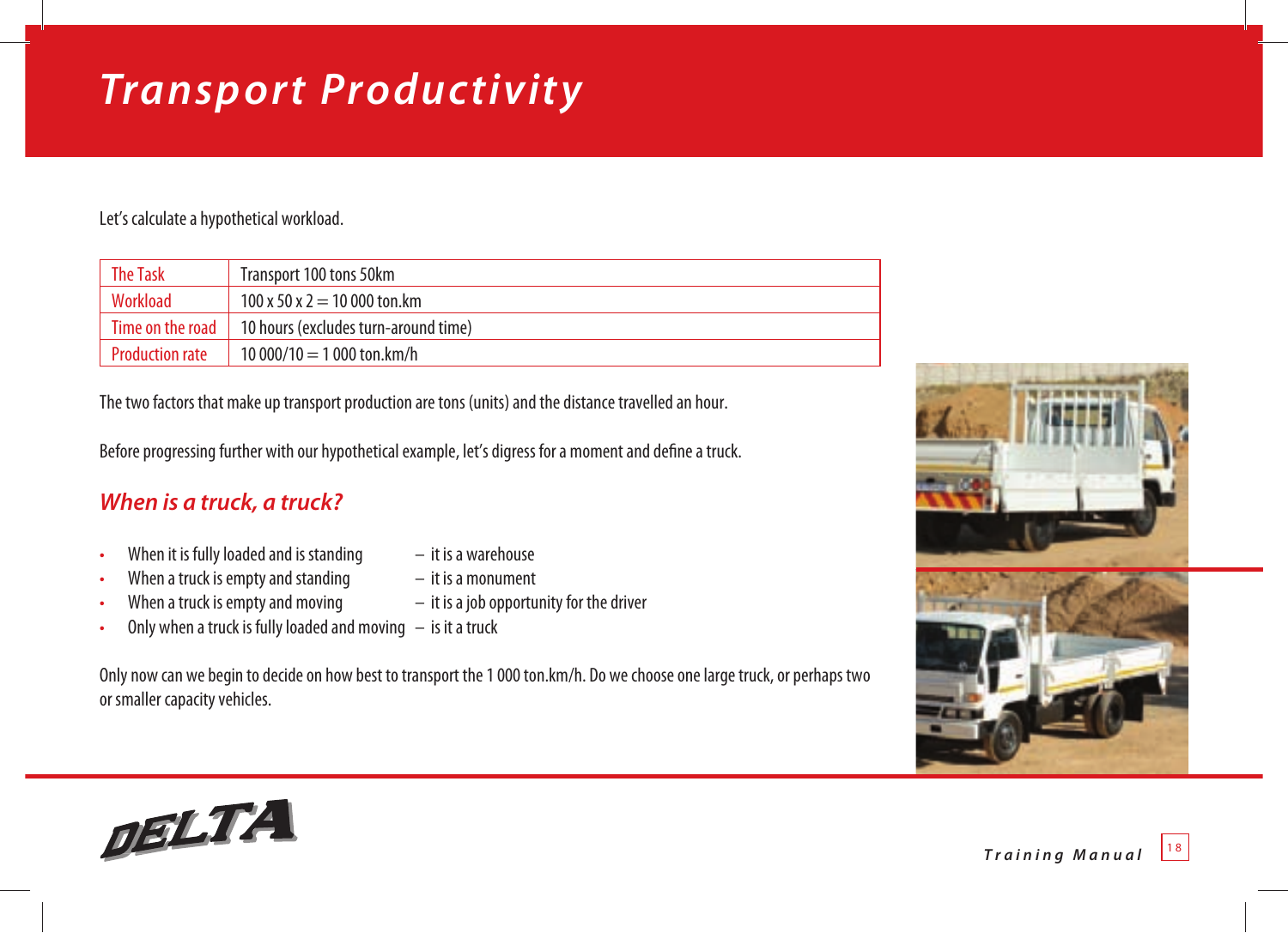# *Transport Productivity*

One large vehicle with a payload of approximately 4.0 tons capable of travelling at an average speed of 70 km/h will successfully complete the task:

 $4 \times 70 = 280$  ton km/h

If we choose a vehicle that can carry 3.5 tons, an average speed of 80 km/h will be sufficient to do the job.

 $3.5 \times 80 = 280 \text{ ton}$ .km/h

#### *The 4.0 ton Delta vehicle provides a GVM: Payload ratio of 60 %. The 6.0 ton vehicle yields a ratio of 65 %. A 1.3 ton bakkie yields a ratio of 42 %.*

 A payload to GVM ratio must, if at all possible, exceed 50 % if it is to be economical to operate. The capital cost per payload ton of large vehicles is more beneficial than smaller payload units. The lower average speeds adds to fuel-efficiency, less tyre wear and damage and longer economic life. One large truck costs less than even three smaller trucks. Smaller trucks for this operation would be favoured if there were logistical reasons to do so.

Workload (the transport) should be clearly identified and defined before deciding on the type and size of truck. Unfortunately, in practice it is almost always the other way round.





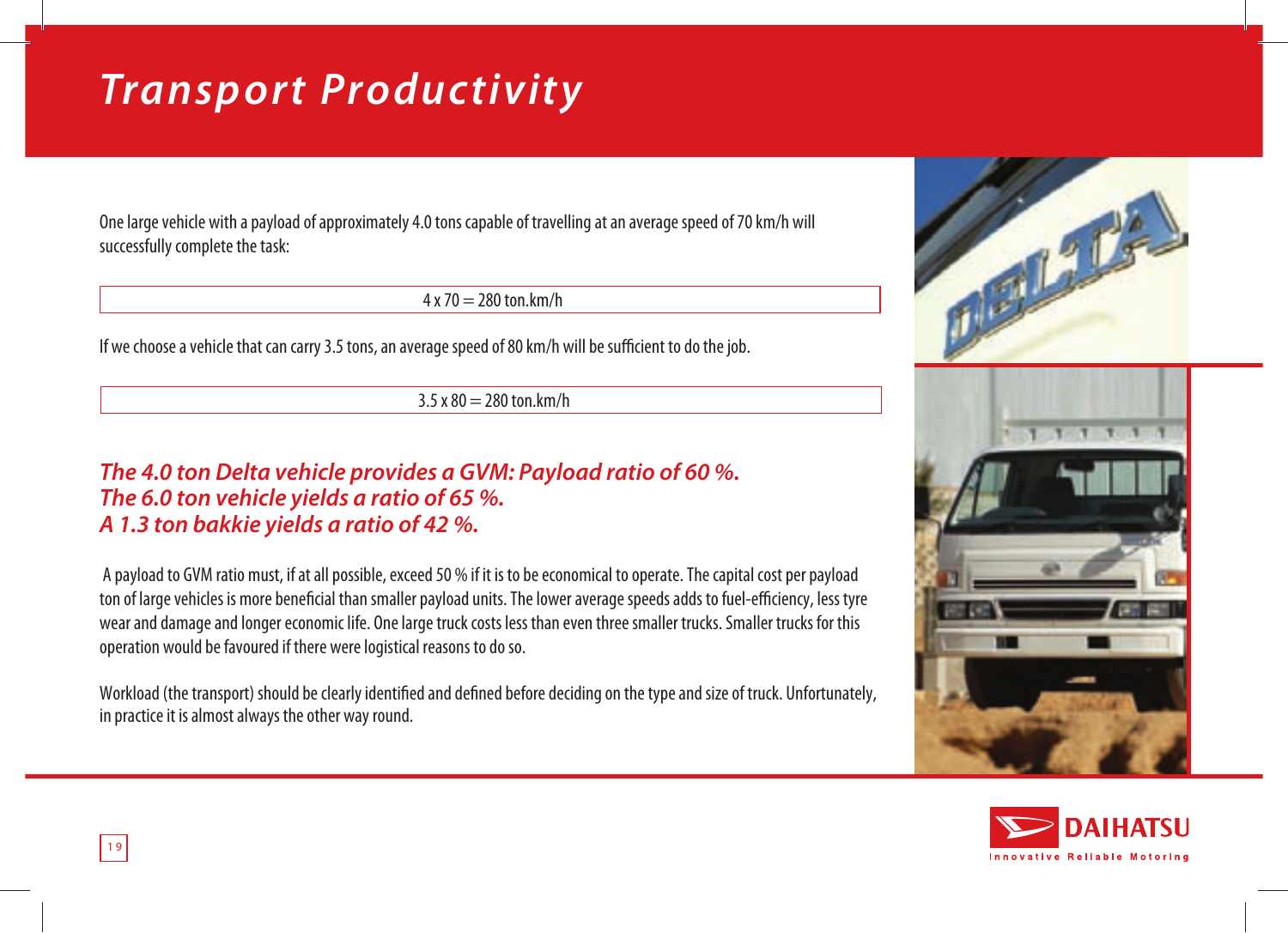In choosing a truck to achieve a particular workload in a given time you have two elements to consider. These are Payload and Average Speed.

Over-the-road performance is governed by the driveline components to overcome resistance – these include rolling resistance, air-drag, gradients and gross mass.

Average speed is limited to the vehicle's tractive capability, road traffic conditions and by legislation – speed limits. Where road conditions permit, an economical average speed to achieve is 70 to 80 % of the speed limit. Below this figure more vehicles will be required. In excess of 80 % is uneconomical in terms of fuel usage and ownership cost due to reduced economic life expectancy.

When you acquire a truck for full-time use, you are committed to pay the standing costs (also known as fixed costs) whether you use it or not. This is so whether you own or lease it. Most fleet owners expect their vehicles to be available for work at least 90 % of the available hours. This leaves sufficient time to service and maintain them.

Theoretically speaking, the vehicle is available 24/365 or 8 760 hours a year. A 50 % availability suggests and availability of 4 380 hours a year (8760 x 0, 5). In the real world, our ability to use the vehicle will be impacted by a variety of factors some which we cannot control.



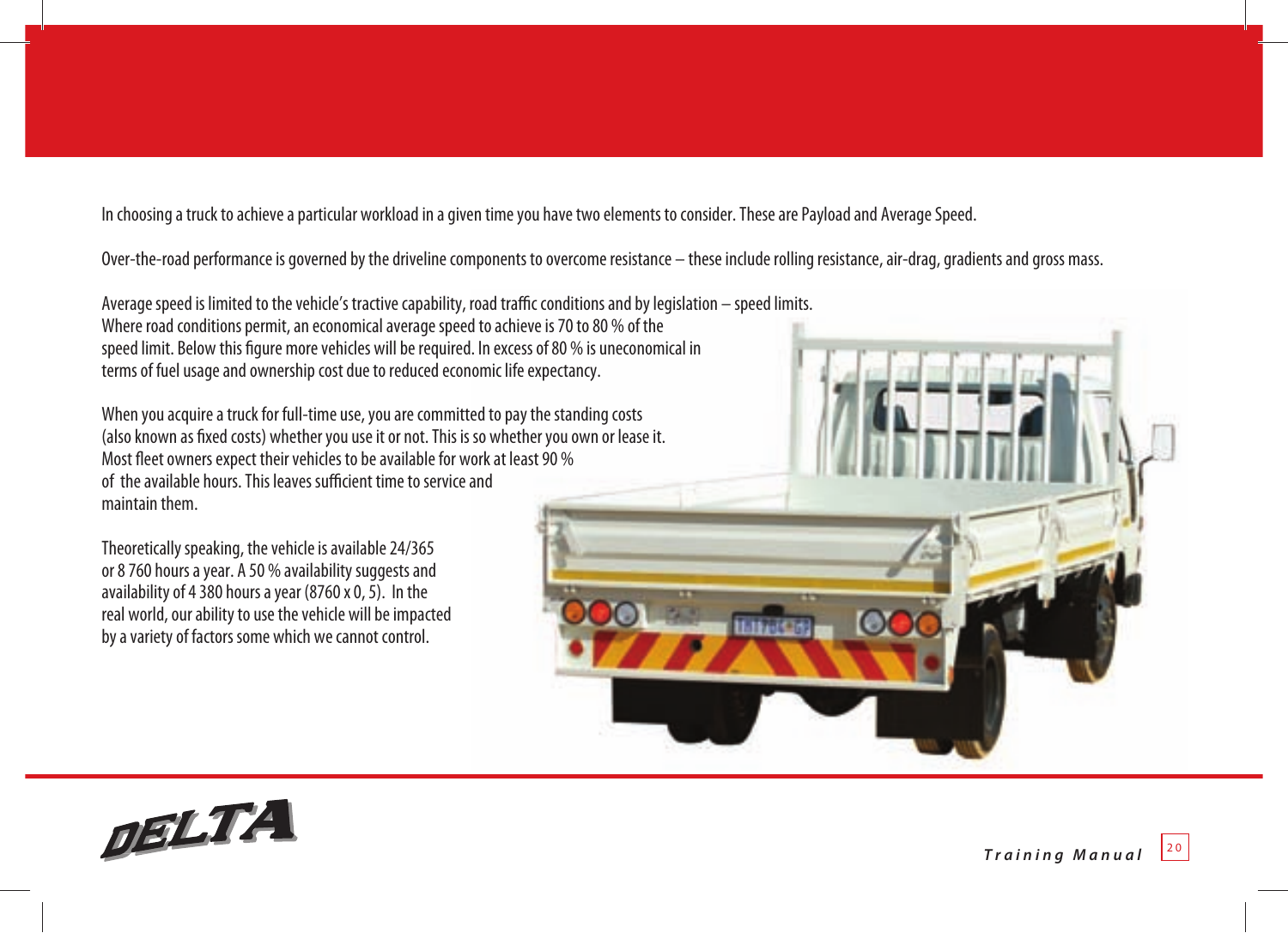# *Transport Productivity*



Regardless of the reason why, the fleet owner pays for the lost ton/km that could be produced. Let's agree to 70 % of the available hours per year. This equates to 2 847 hours a year (4 380 x 0.65).

Assume our truck is operating in a 60 km/h zone. Assume further that we can maintain 80 % of the speed limit, say 48 km/h making it possible to cover 147 168 km a year (48 x 5066). At an average of 80 % of an 100 km/h speed limit (Inner City), the potential is 245 280 km a year. As we know, multi-drop vehicles working in metropolitan areas frequently cover 30 000 km a year or less. When this is so efficiency is less than 14 %. When we consider the overall productivity measured in ton/km-hr the result is absurdly low.

| Assume a 4.0 ton truck (Inner City):    |
|-----------------------------------------|
| 147 168 km x 4.0 tons = 588 672 ton.km  |
| 30 000 km x 4.0 tons $=$ 120 000 ton.km |
| 20% efficiency                          |

| Assume a 6.0 ton truck with a 4 ton payload (Inner City): |  |
|-----------------------------------------------------------|--|
| 147 168 km x 6.0 tons $= 883 000$ ton.km                  |  |
| 30 000 km x 4.0 tons $=$ 180 000 ton.km                   |  |
| 13.5% efficiency                                          |  |

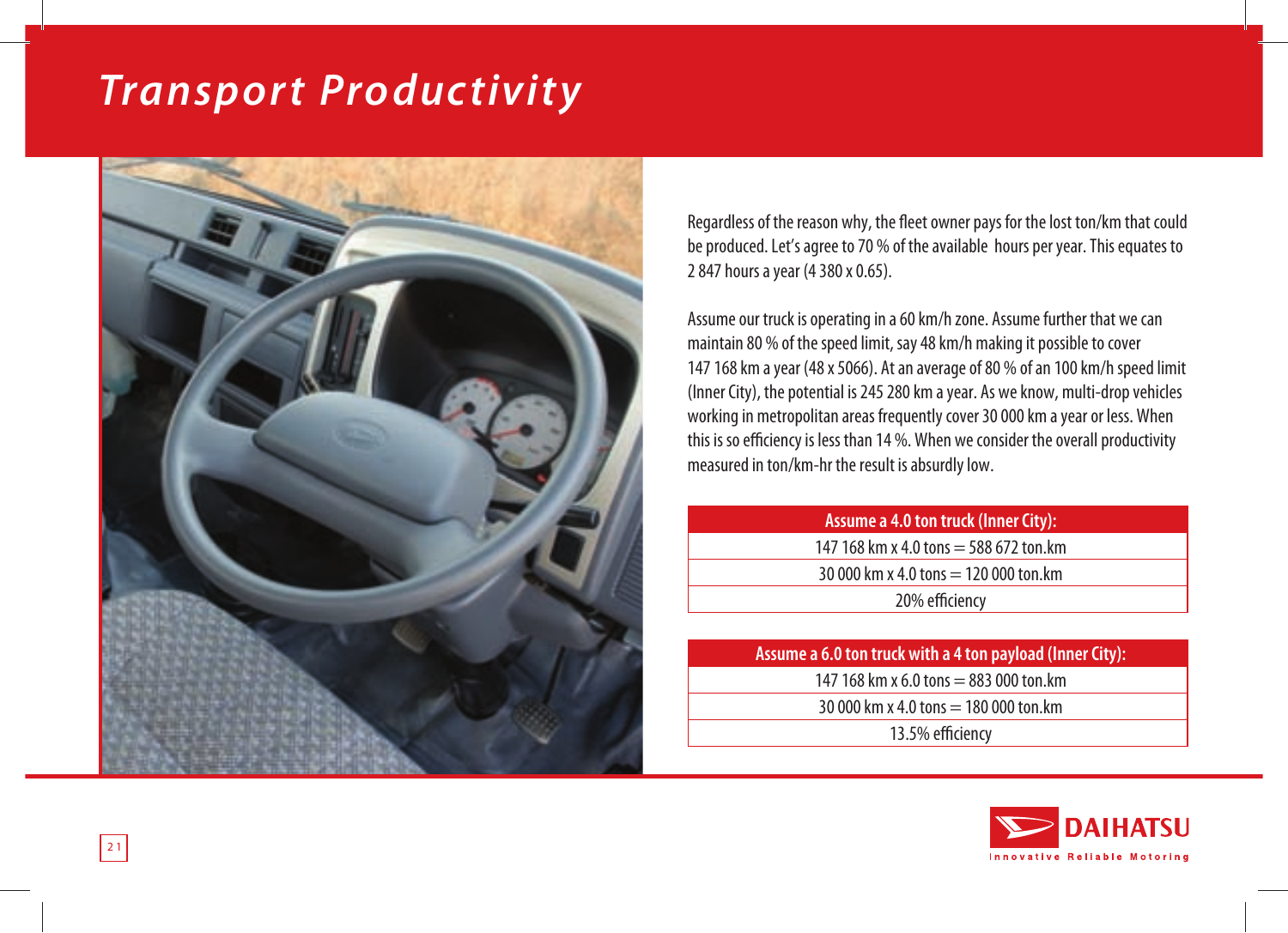The examples illustrates why transport is seen to be expensive by so many financial and other managers not informed about vehicle use and efficiency.

*To achieve 1 000 ton.km/h at 48 km/h (80% of 60 km/h), you would need a 20.83 ton payload capacity truck, or 2 x 10.41 tons, or 3 x 6.95 tonners or 4 x 5.2 tonners (decimals to be rounded off according to the task. Turnaround time not included). If the average speed was 70 % of the 60 km/h, you would need one 23, 8 ton truck or three 7, 94 tonners and so on.*

The example highlights possibilities to trade-off average speed against payload. Invariably, high payload so in long haul, big rig operations.



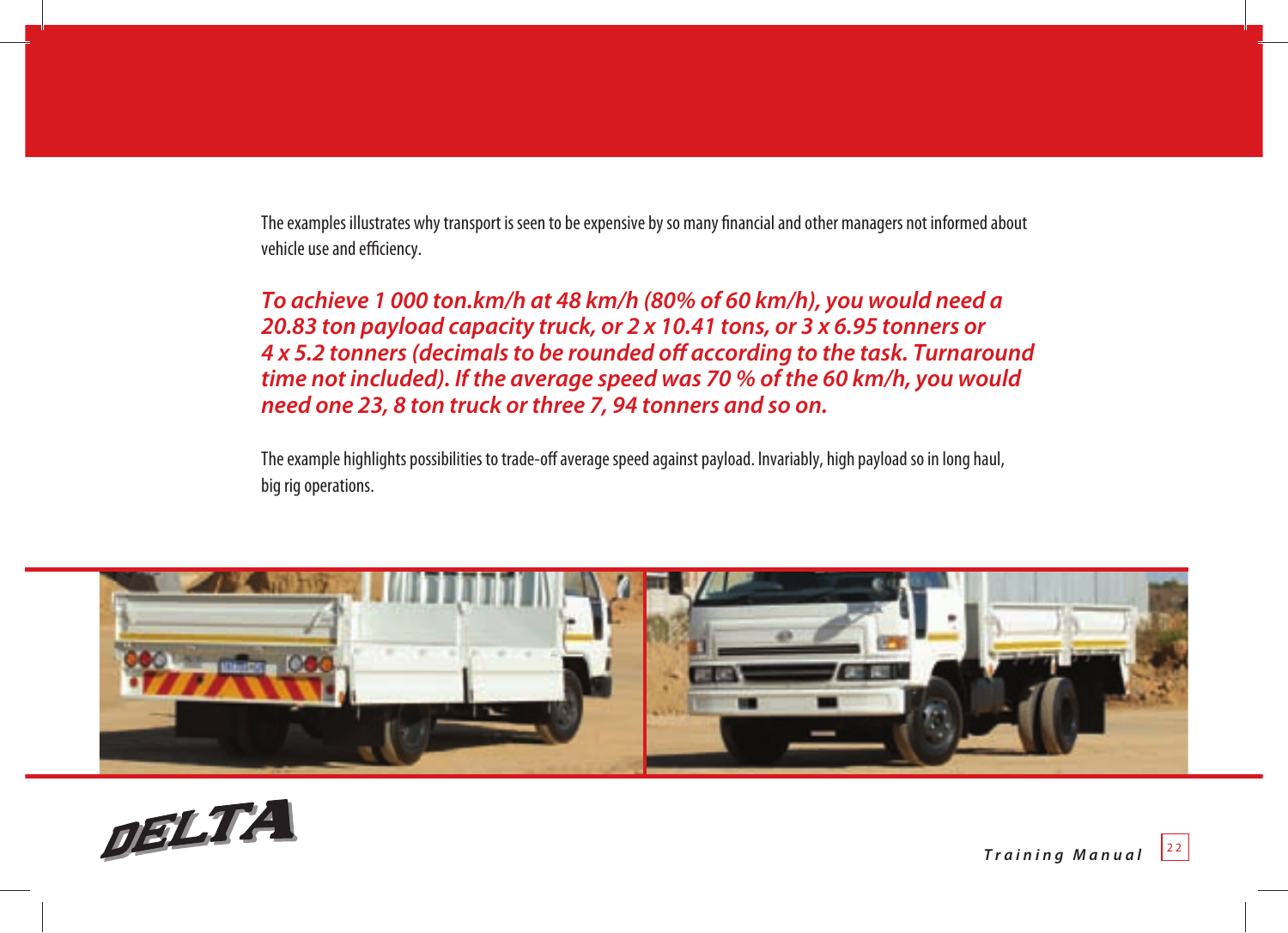# *Transport Productivity*

### *Payload factors*

Two factors contribute to the payload. The first is the tare (or unladen mass) when the vehicle is road ready and the second is the gross vehicle mass (GVM). The GVM is limited by the vehicle manufacturer's specification or by legal limits set by legislation.

Payload has a considerable impact on ownership costs - the capital cost per payload ton. Large trucks cost less than smaller vehicles. Smaller trucks are chosen for logistical reasons. Here are a few current examples of capital cost per payload ton (figures sourced from FleetWatch Operating Cost Benchmarks and correct at the time of writing):

| Payload capacity (tons) cost per Payload ton |         |                             |  |  |
|----------------------------------------------|---------|-----------------------------|--|--|
| $3.0 \text{ ton}$                            | R75 000 | Panel Van                   |  |  |
| $5.5$ ton                                    | R130000 | <b>Insulated Volume Van</b> |  |  |
| 8.5 ton                                      | R60000  | <b>Flat-Deck Truck</b>      |  |  |
| 30 ton                                       | R39000  | 6-Axle Articulated Rig      |  |  |
| 36 ton                                       | R37000  | 7-Axle Interlink            |  |  |



Tare and gross allowable mass are the determining factors. When evaluating a truck, examine its payload efficiency. A measure of payload efficiency is to strive for the optimum payload GVM ratio. Rigid vehicles:  $>55$  % to 60 % of GVM  $*$ Articulated:  $>60\%$  of GCM

\*Delta 60% of GVM

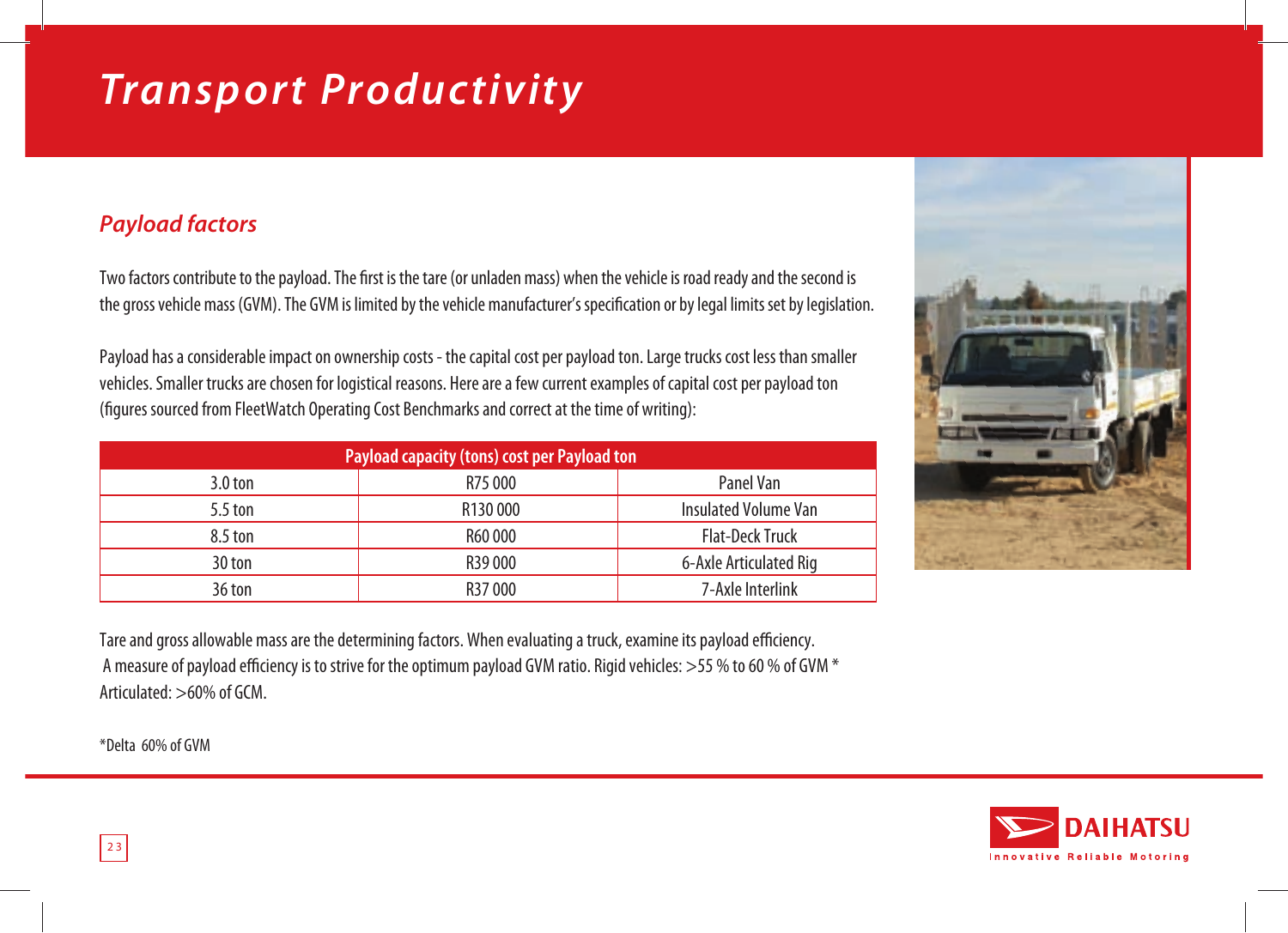# *Vehicle Limits*

| Axle & Vehicle combination Load Limits in East and Southern Africa<br>Fesarta |                                             |                                    |                                            |                                         |                                            |                                        |                                                     |          |           |                                                                                                |
|-------------------------------------------------------------------------------|---------------------------------------------|------------------------------------|--------------------------------------------|-----------------------------------------|--------------------------------------------|----------------------------------------|-----------------------------------------------------|----------|-----------|------------------------------------------------------------------------------------------------|
|                                                                               | <b>Steering</b><br>Axle<br><b>Two Tyres</b> | Single<br>Axle<br><b>Two Tyres</b> | <b>Single</b><br>Axle<br><b>Dual Tyres</b> | <b>Tandem Axle</b><br><b>Four Tyres</b> | <b>Tandem</b><br>Axle<br><b>Dual Tyres</b> | <b>Tridem Axle</b><br><b>Six Tyres</b> | <b>Tridem Axle</b><br><b>Twelve</b><br><b>Tyres</b> |          | Allowance |                                                                                                |
| Angola                                                                        | 6                                           |                                    | 10                                         |                                         | 6                                          |                                        | 24                                                  | 38       |           |                                                                                                |
| Lesotho                                                                       | 7.7                                         | 8                                  | 8.2                                        | 15.4                                    | 16.4                                       | 23.1                                   | 24.6                                                | $*50.2$  | 5%        | * In practice, there is no limit.<br>New act due                                               |
| <b>Botswana</b>                                                               | 7.7                                         | 8                                  | 9                                          | 15.4                                    | 18                                         | 24                                     | 24                                                  | 56       | 5%        |                                                                                                |
| <b>Malawi</b>                                                                 | 8                                           | 8                                  | 10                                         | 16                                      | 18                                         | 24                                     | 24                                                  | 56       | *5%/10%   | *5% for static weighbridges/<br>10% for mobiles                                                |
| Mozambique                                                                    | 8                                           | 8                                  | 8                                          | 16                                      | 16                                         | 24                                     | 24                                                  | $*48$    | ** Nil    | * Excludes N4 corridor which is 56 tons<br>** Except for Tete, Machipanda                      |
| <b>Namibia</b>                                                                | 7.7                                         | 8                                  | 9                                          | 16                                      | 18                                         | 24                                     | 24                                                  | 56       | 5%        |                                                                                                |
| <b>South Africa</b>                                                           | 7.7                                         | 8                                  | 9                                          | 16                                      | 18                                         | 24                                     | 24                                                  | 56       | $**$ 5%   | $*$ Bridge formula $18 + 2.1$ L in place<br>** Free State applies 2% on<br>veh/combintion mass |
| Swaziland                                                                     | 7.7                                         | 8                                  | 9                                          | 16                                      | 18                                         | 21                                     | 24                                                  | 56       |           |                                                                                                |
| Tanzania                                                                      | 8                                           | 8                                  | 10                                         | 12                                      | 18                                         | 15                                     | 24                                                  | $*** 56$ | Nil       | *Does not permit interlinks<br>** Load limit for vehicle is 28 tons                            |
| Zambia                                                                        | 8                                           | $*_{4}$                            | 10                                         | $*8$                                    | 16                                         | $*12$                                  | 24                                                  | 55       | 10%       | * Permits more for<br><b>Super Single Tyres</b>                                                |
| Zimbabwe                                                                      | 8                                           | 8                                  | 10                                         | 16                                      | 18                                         | 24                                     | 24                                                  | 56       | 5%        |                                                                                                |
| SADC*                                                                         | 8                                           | 8                                  | 10                                         | 16                                      | 18                                         | 24                                     | 24                                                  | 56       |           | * No official document for<br>these figures                                                    |
| Comesa                                                                        | 8                                           | 8                                  | 10                                         | 16                                      | 16                                         | 24                                     | 24                                                  | 53       |           | * Requested to adopt SADC limits                                                               |

Information supplied by Fesarta

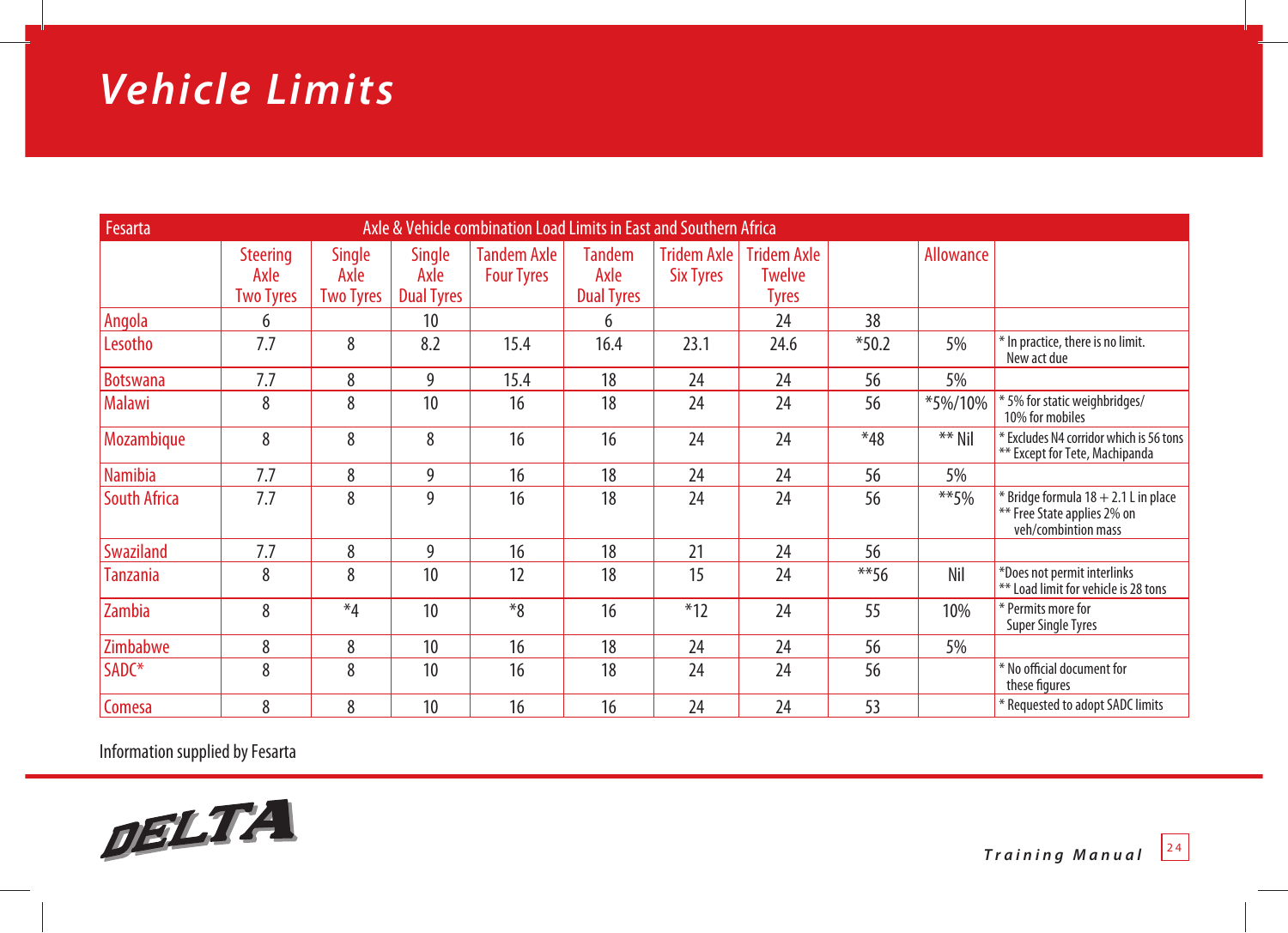# *Vehicle Dimension Limits*

The movement of goods and people between the several countries in the Southern African Region by road transport creates the need for what the various countries allow in terms of Maximum Mass and Dimensions of Vehicles. These limits are given in the following table:

| <b>Fesarta</b>      | <b>Vehicle Dimensions Limits in East and Southern Africa</b><br>(For vehicles with a GVM < 12 tons) |                                      |       |               |                                |                       |                        |                         |
|---------------------|-----------------------------------------------------------------------------------------------------|--------------------------------------|-------|---------------|--------------------------------|-----------------------|------------------------|-------------------------|
|                     | <b>Vehicle</b><br>Combination<br>Length                                                             | Articulated<br><b>Vehicle Length</b> | Width | <b>Height</b> | <b>Rigid Vehicle</b><br>Length | <b>Trailer Length</b> | Semi-Trailer<br>Length |                         |
| Angola              | 20                                                                                                  | 18                                   | 2,5   | 4             | 15                             | 15                    | 15                     |                         |
| Lesotho             | 22                                                                                                  | 17                                   | 2,6   | 4,1           | 12,5                           | 12,5                  | 12,5                   |                         |
| <b>Malawi</b>       | 22                                                                                                  | 17                                   | 2,5   | 4,6           | 12,5                           | 12,5                  | 12,5                   |                         |
| Mozambique          | $18/22*$                                                                                            | 15                                   | 2,5   |               | 12.5                           | 12                    | 12                     | $*22$ m for N4 Corridor |
| <b>Namibia</b>      | 22                                                                                                  | 18,5                                 | 2,6   | 4,3           | 12,5                           | 12,5                  | N/A                    |                         |
| <b>South Africa</b> | 22                                                                                                  | 18,5                                 | 2,5   | 4,3           | 12,5                           | 12,5                  | N/A                    |                         |
| <b>Swaziland</b>    | 20                                                                                                  | 17                                   | 2,5   | 4,1           | 12,5                           | 12,5                  | 12,5                   |                         |
| <b>Tanzania</b>     | 22                                                                                                  | 17                                   | 2,6   | 4,6           | 12,5                           | 12,5                  | 12,5                   |                         |
| Zambia              | 22                                                                                                  | 17                                   | 2,65  | 4,6           | 12,5                           | 12,5                  | 12,5                   |                         |
| Zimbabwe            | 22                                                                                                  | 17                                   | 2,65  | 4,6           | 12,5                           | 12,5                  | N/A                    |                         |
| SADC*               | 22                                                                                                  | 18,5                                 | 2,6   | 4,6           | 12,5                           | 12,5                  | N/A                    | *In Proposed document   |
| Comesa              | 22                                                                                                  | 17                                   | 2,65  | 4,6           | 12,5                           | 12,5                  | 12,5                   |                         |

 $N/A = Not$  Applicable This information is upplied by Fesarta

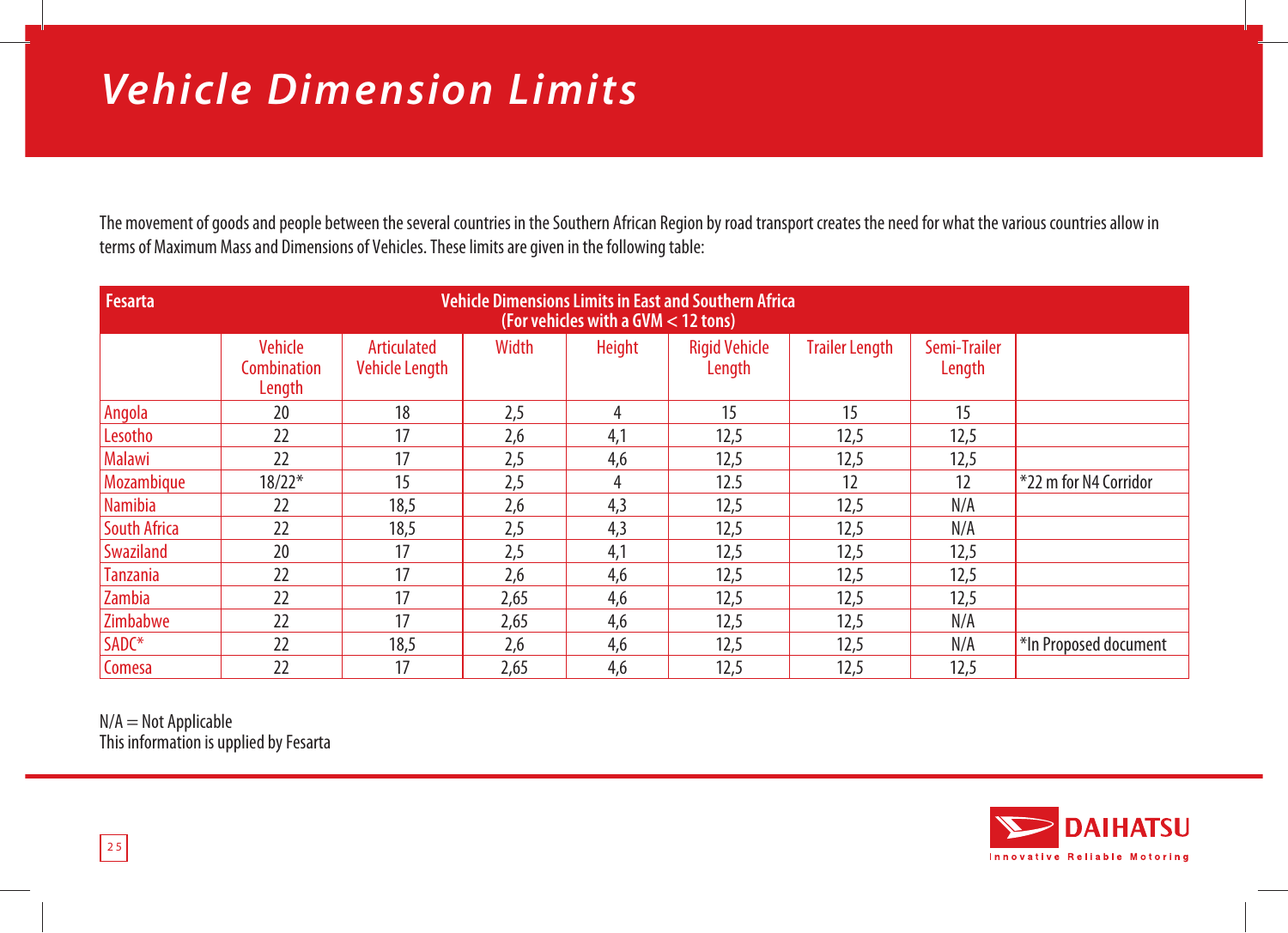### *Determination Of The Legal Payload & Mass Of Axle Loads*

The National Department of Transport has been complaining about the overloading of good vehicles for many years, even to when the loads on vehicles were determined under the purview of the four Provincial Road Traffic Ordinances. It was firmly believed that when the Road Traffic Act succeeded the Provincial Ordinances, the overloading problems would be resolved, but the problem is as bad as ever, and for the last couple of years buses have become involved.

### *The root of the overloading problem is three-fold:*

- *(a) The attitude of many operators who believe that to overload brings them more profi t;*
- (b) Inadequate and ineffective law enforcement with appropriate and effective penalties; and
- *(c) The fact that the customer is always looking for the cheapest possible price for delivering his goods and this forces the operator to look for bigger loads per trip so he can offer a cheaper price.*

It is certain that until the second problem is dealt with, the first will never be solved – the policy of self/voluntary compliance with the law will never win until the attitude of operators changes!

One of the major stumbling blocks in any effort to change the attitude of many operators in regard to overloading is the total enforcement of the applicable regulations, and the means of doing so has been available to the National Department of Transport for years! To avoid being prosecuted for overloading, it is conceded that there is scope for an improvement in the visible enforcement of the Road Traffic Regulations, but when Law Enforcement Officers issue prosecutions, the fines imposed for admissions of quilt, or when offenders are found quilty by courts, the penalties imposed do not resemble the magnitude of the offences.



*Training Manual* 2 6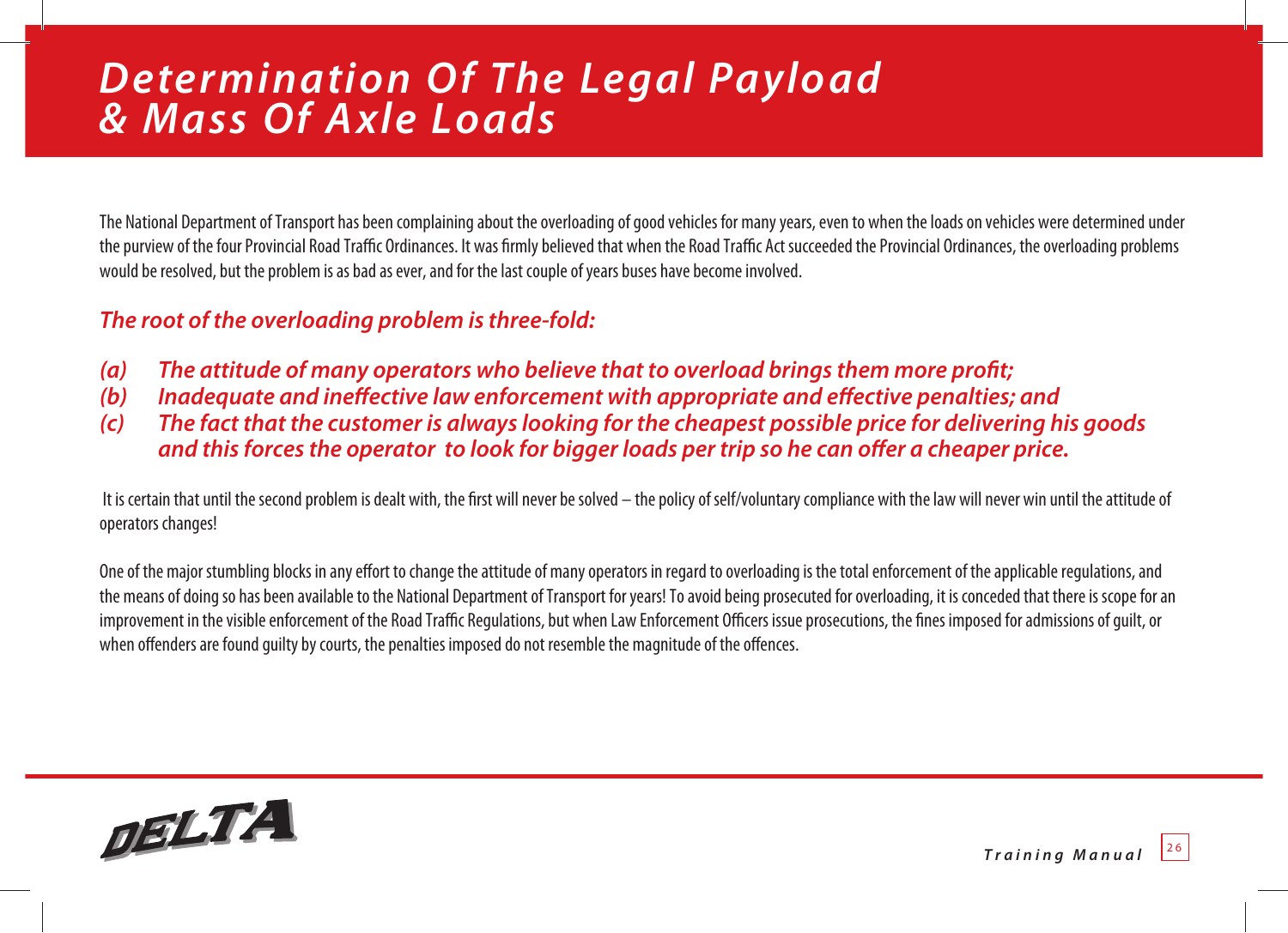### *Determination Of The Legal Payload & Mass Of Axle Loads*

But all this could be rectified. If the National Department of Transport would implement the Administrative Adjudication of the Road Traffic Offences Act which was first published as a Bill in the Government Gazette on 29 May 1998 and as an Amendment Act No. 22 in 1999, and on 14 May 1999 the first draft of the regulations was gazette. The AARTO Act has been Gazetted (8744) and will be implemented on a phased in basis from early 2008.

A further problem which contributes largely to overloading is the inability of many operators, drivers and consignors to determine the legality of payloads on the various categories of goods vehicles, and this may not always be the maximum payload. This frequently occurs when goods, other than bulk loads, are offloaded en route which changes the distribution of the remainder of the load. In an effort to assist operators, drivers and consignors with a simple and easy means of checking the legality of payloads on goods vehicles, firstly, and mostly importantly, every operator must physically weigh every goods vehicle to determine the actual unladen mass – total and on each of the axles / axle units, and it must be remembered unladen mass is not tare mass.



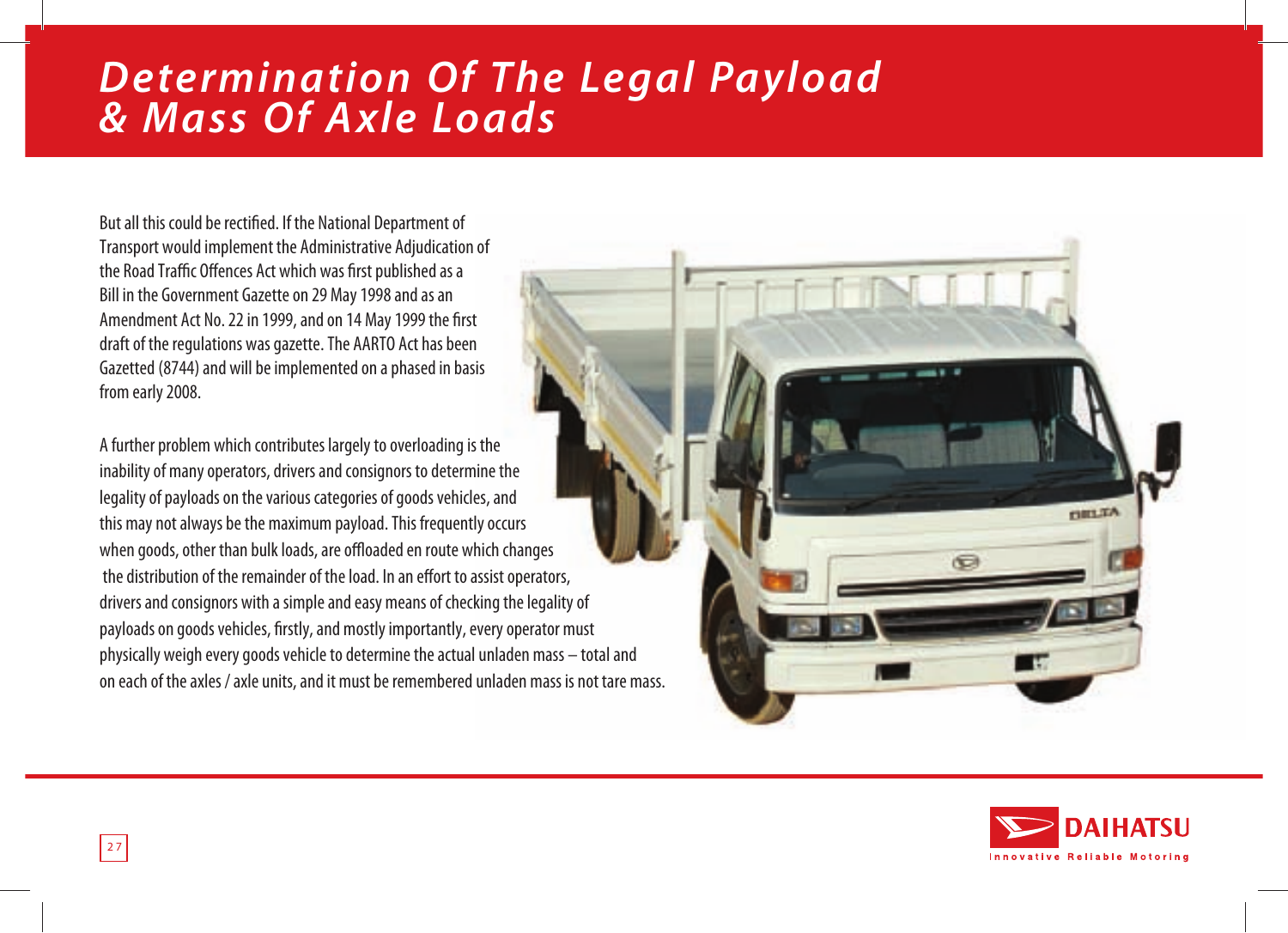The operator must also check the following in respect of the vehicles in the fleet for legal compliance with the Road Traffic Regulations:

| Single unit $-$ overall length            | 12.5 m maximum                                                           |
|-------------------------------------------|--------------------------------------------------------------------------|
| Overall Width                             | 2,5 m (if GVM is less than 12 000 kg)<br>(Delta is 2.3 m due to mirrors) |
| Combinations of Vehicles - overall length | 22 m                                                                     |
| Drawbar Length                            | 2 m                                                                      |

• Now that the operator has recorded the essential information of all the details of the vehicles operated by the particular operator and receives the details of loads to be transported, the checking of the legality of all consignments becomes possible before proceeding on the road



### *The maximum carrying capacity of goods vehicles*

By understanding the Road Traffic Regulations, it is a very simple matter to determine the maximum payload, which may be legally loaded on many goods vehicles, both in respect of single vehicles and combinations of vehicles.

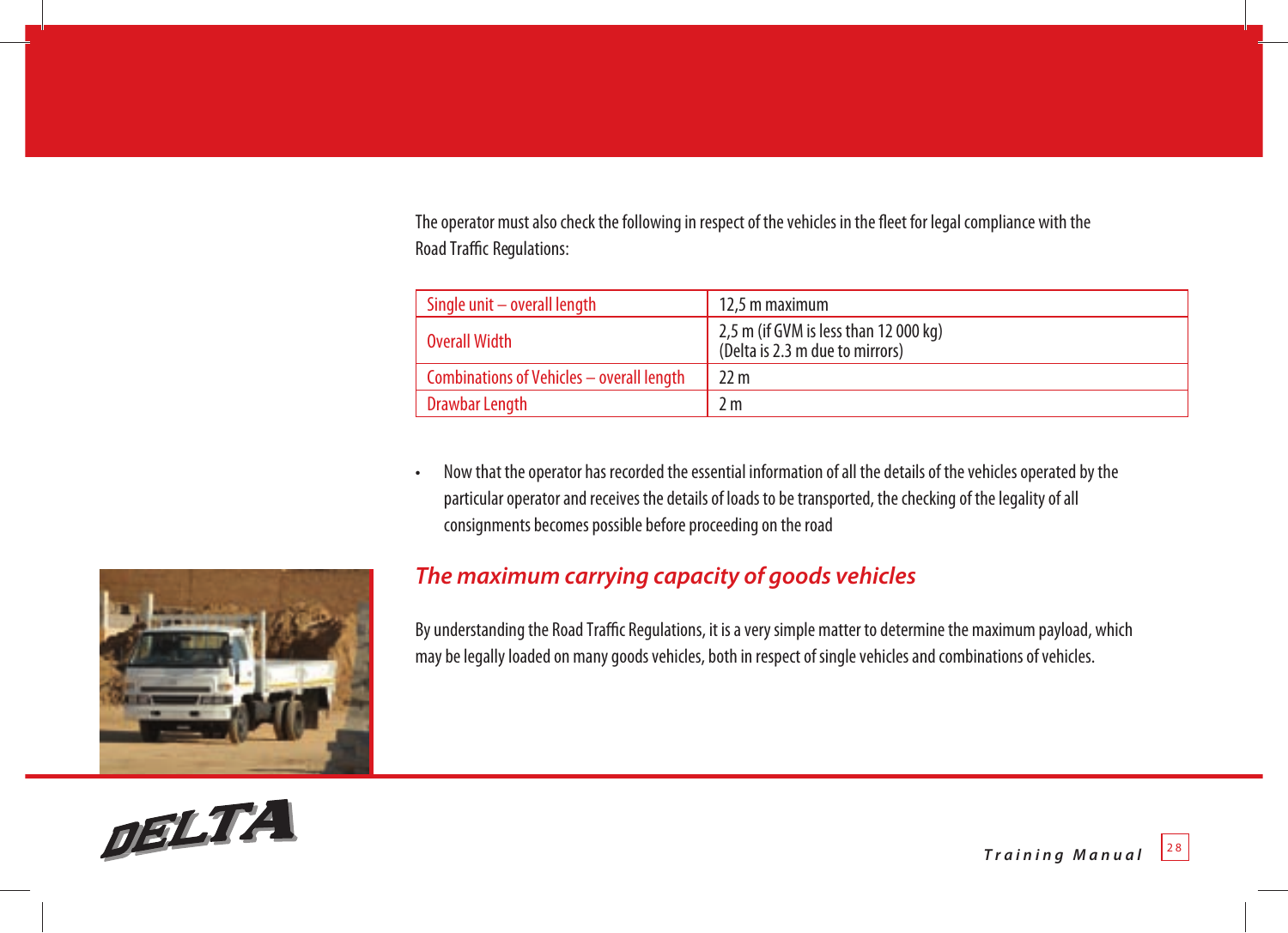### *Determination Of The Legal Payload & Mass Of Axle Loads*

Furthermore, the essential information must be displayed on a data plate, which is affixed to every goods vehicle. The problem is knowing how to interpret the information.

### *Single Vehicles – no trailers*

Regulation 245 requires that all goods vehicles, excluding semi-trailers, must be provided with a metal plate which includes the permissible maximum vehicle mass- denoted "V" – on the data.

When the unladen mass of the vehicle is subtracted from the permissible maximum vehicle mass – denoted "V" – the result is maximum legal payload, but this does not check on the position of the centre of the payload mass in relation to the front and rear axles.

In order to check the mass distribution of the payload, the position of the centre of the payload mass relative to the front and rear ends, must be known, and in the case of an evenly distributed load, the load centre will be on the longitudinal centre of the load. If there is any doubt, the consignor must provide the load centre, then the payload mass distribution can be checked as follows: multiply the total payload mass by the distance from the centre of the front axle to the centre of the payload and divide by the vehicle wheelbase and the answer will be the payload on the rear axle to which the unladen mass on the rear axle is added to get the laden rear axle massload. This must be checked to ensure that the laden rear axle massload does not exceed the A-rear as displayed on the Vehicle Data Plate.



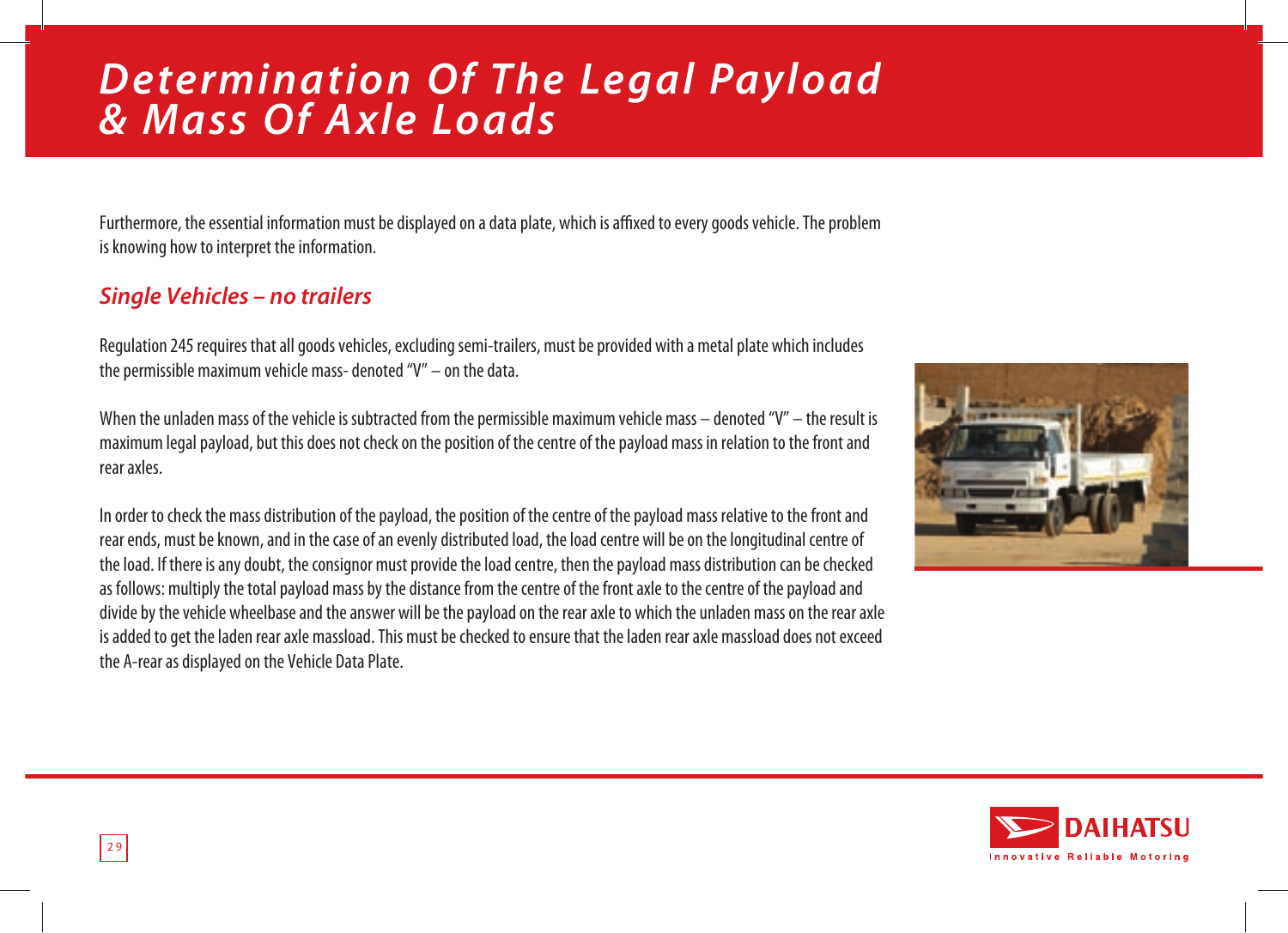The legal massload on the front axle can also be checked. Multiply the total payload mass by the distance from the centre of the rear axle to the centre of the payload and divide by the vehicle wheelbase and the answer will be the payload mass on the front axle to which is added the unladen mass on the front axle. The total is the laden massload on the front axle, which must not exceed the A-front on the Vehicle Data Plate. Similarly, the rear axle mass can be recalculated.

But the position of the actual payload centre might be fixed and then the formulae must be transported as follows:

- (i) Payload Mass on Front Axle x Vehicle Wheelbase Total Payload Mass
- Distance Centre of Rear Axle to Load Centre
- (ii) Payload Mass on Rear Axle x Vehicle Wheelbase Total Payload Mass = Distance Centre of Front Axle to Load Centre

and the sum of answers (i) and (ii) must be equal the vehicle wheelbase.

It is also necessary to check that the massload on the front axle is not less than 20 % of the total gross laden mass of the vehicle – Regulation 242.

Ideally the axle load on a loaded vehicle should be a similar % of the maximum axle mass. E.g. If front axle is at 50% then rear axle should be at 50%.



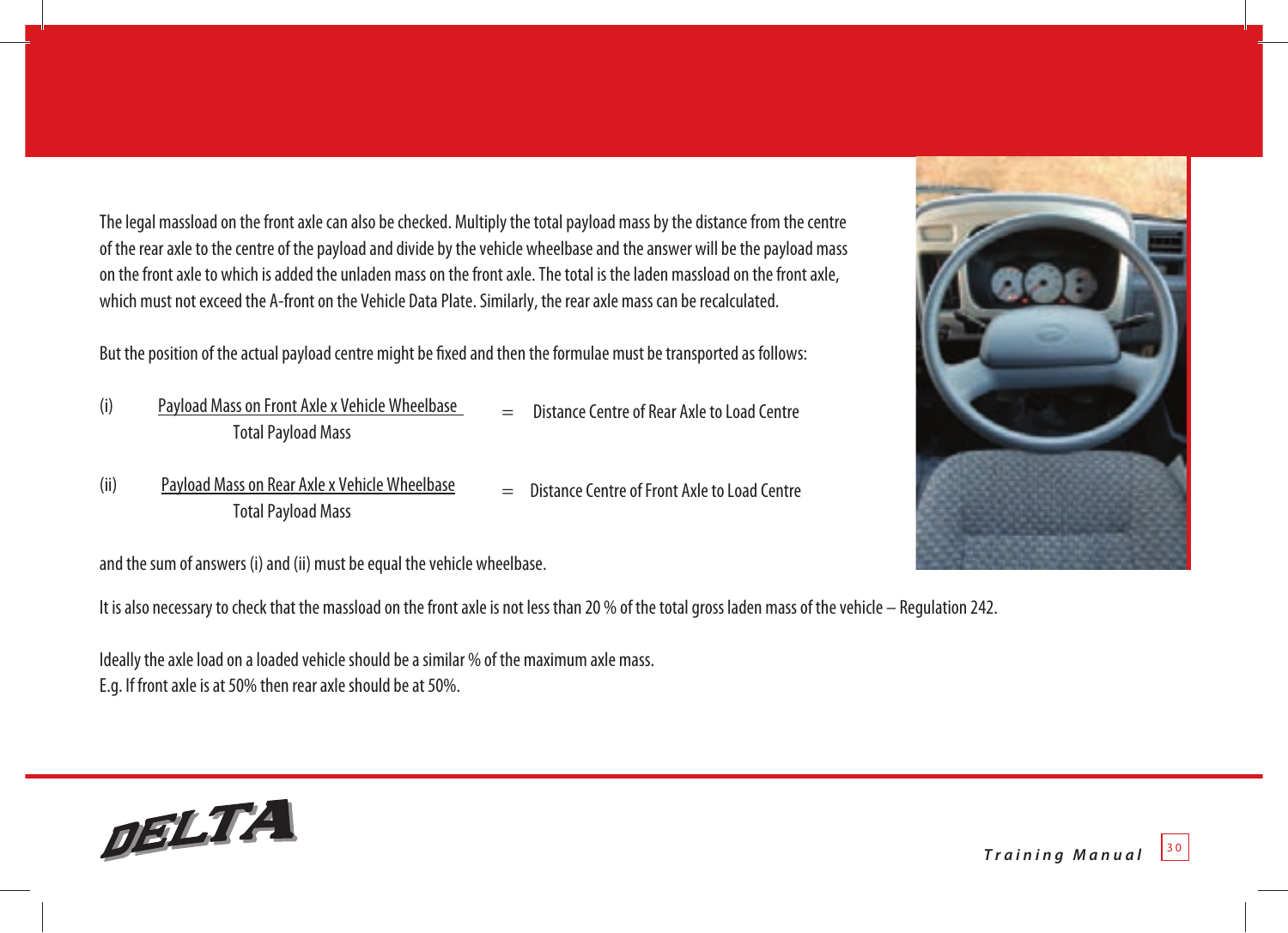### *Determination Of The Legal Payload & Mass Of Axle Loads*

### *Payload 3.5 ton:*

| GVM 3.5 ton                                     | $= 6260$ ka      |
|-------------------------------------------------|------------------|
| Total Unladen Mass Chassis Cab (Licensing Mass) | 2 360 ka         |
| Body Mass*                                      | 560 ka<br>$^{+}$ |
| <b>Total Unladen Mass</b>                       | - 2 920 kg       |
| Payload                                         | 3 3 4 0 kg       |

### *Payload 4.0 ton:*

| GVM 4.0 ton                                     | $= 7004$ ka      |
|-------------------------------------------------|------------------|
| Total Unladen Mass Chassis Cab (Licensing Mass) | 2 360 kg         |
| Body Mass*                                      | 560 ka<br>$^{+}$ |
| <b>Total Unladen Mass</b>                       | - 2 920 kg       |
| Payload                                         | 4 084 kg         |

\* Approximate Dropside

### *Example Calculations:*

Distance to Rear Axle = 
$$
\left(1 - \frac{\text{Load Centre Distance to Cab}}{\text{Cab Axle}}\right) \times \text{Cab Axle}
$$
  
=  $\left(1 - 2/3\right) \times 2700 \text{ mm} = 900 \text{ mm}$ 

Distance to Front Axle = Wheelbase - Distance to Rear Axle  $= 3 280$  mm - 900 mm  $= 2 380$  mm

**Assuming that the Payload is 3500kg and is a uniform distributed load with the load centre on the longitudinal centre line\*\*.**

\* If load is 2/3 from cab axle

Payload Front Axle = Total Payload x Distance from Centre Rear Axle to Centre Load **Wheelbase** 

 $=\frac{3500 \text{ kg} \times 900 \text{ mm}}{3.280 \text{ mm}} = 960 \text{ kg}$ 

Payload Rear Axle = Total Payload x Distance from Centre Front Axle to Centre Load Wheelbase

 $=\frac{3500 \text{ kg} \times 2380 \text{ mm}}{3280 \text{ mm}} = 2539 \text{ kg}$ 

\*\* 20% of Total Truck Laden Mass must be on Front Axle

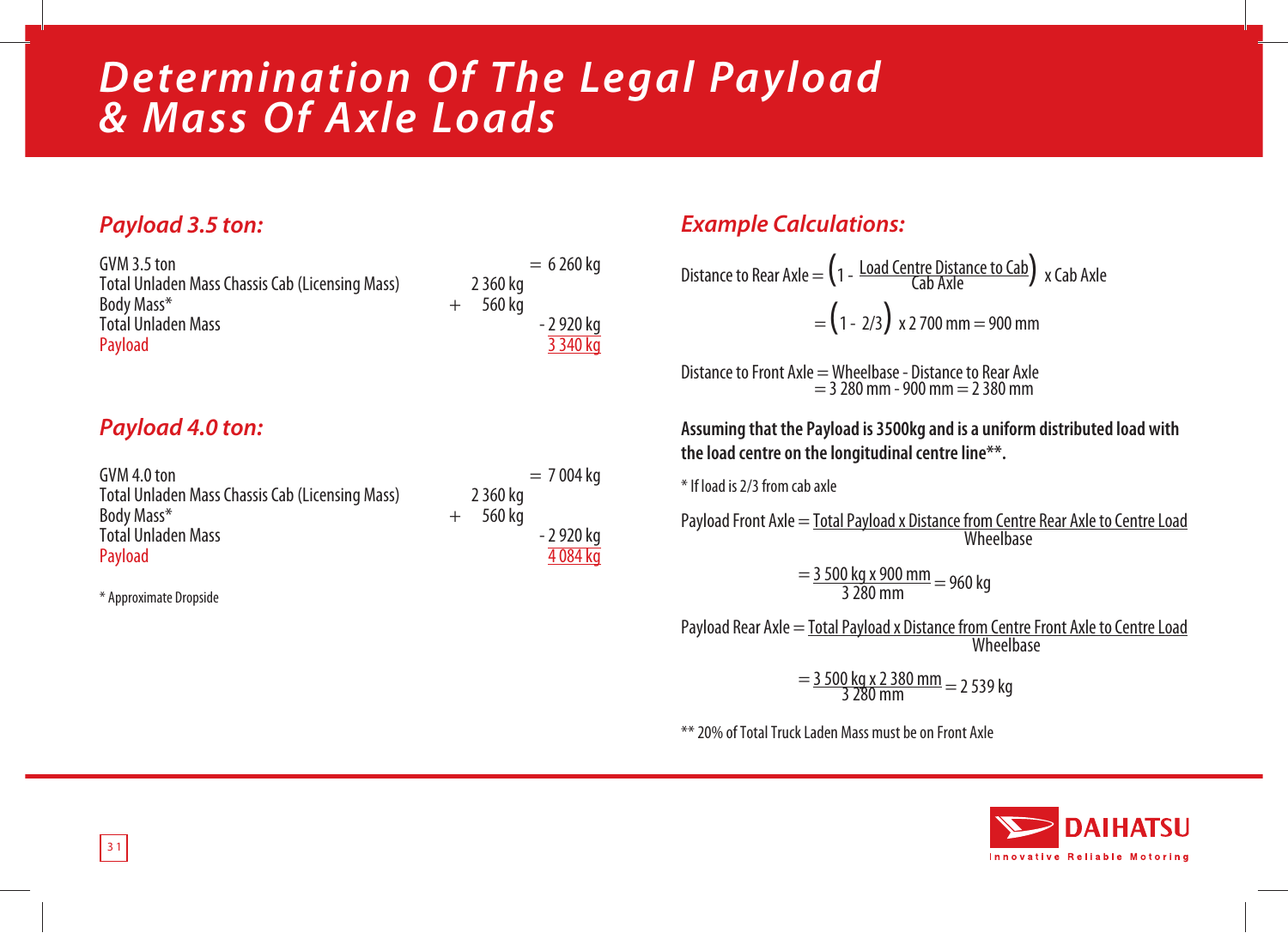

\*Recommended Cab body distance

### *Locations of Payload*

(% of Cab to Axle Distance)

|                                                       | 50%      | 66.6%      | 80%      |
|-------------------------------------------------------|----------|------------|----------|
| Distance from the<br><b>Front Axle to Load Centre</b> | 1480 mm  | 2 3 8 0 mm | 2 740 mm |
| Distance from the<br><b>Rear Axle to Load Centre</b>  | 1800 mm  | 900 mm     | 540 mm   |
| Wheelbase                                             | 3 280 mm | 3 280 mm   | 3 280 mm |

### *Total Mass per Axle*

#### **Front Axle**

| Licensing Mass on Front Axle            | 1400 ka                 |
|-----------------------------------------|-------------------------|
| Dropside Body Mass on Front Axle        | $+ 220$ kg <sup>*</sup> |
| <b>Total Unladen Mass on Front Axle</b> | 1 620 kg                |
| Payload Front Axle                      | $+960$ kg               |
| <b>Total Mass on Front Axle</b>         | 2 880 kg                |

Total Front Axle Mass always < than A1, therefore to stay within legal axle mass a higher payload must be loaded further back. But never behind Rear Axle.

#### **Rear Axle**

| Licensing Mass on Rear Axle           | 960 kg                 |
|---------------------------------------|------------------------|
| Dropside Body Mass on Rear Axle       | $+340$ kg <sup>*</sup> |
| Total Unladen Mass on Rear Axle       | 1 300 kg               |
| Payload Rear Axle                     | $+2539$ kg             |
| <b>Total Mass on Rear Axle</b>        | 3 839 kg               |
| Total Rear Axle Mass always < than A2 |                        |
|                                       |                        |

\*Assume Dropside of 560kg